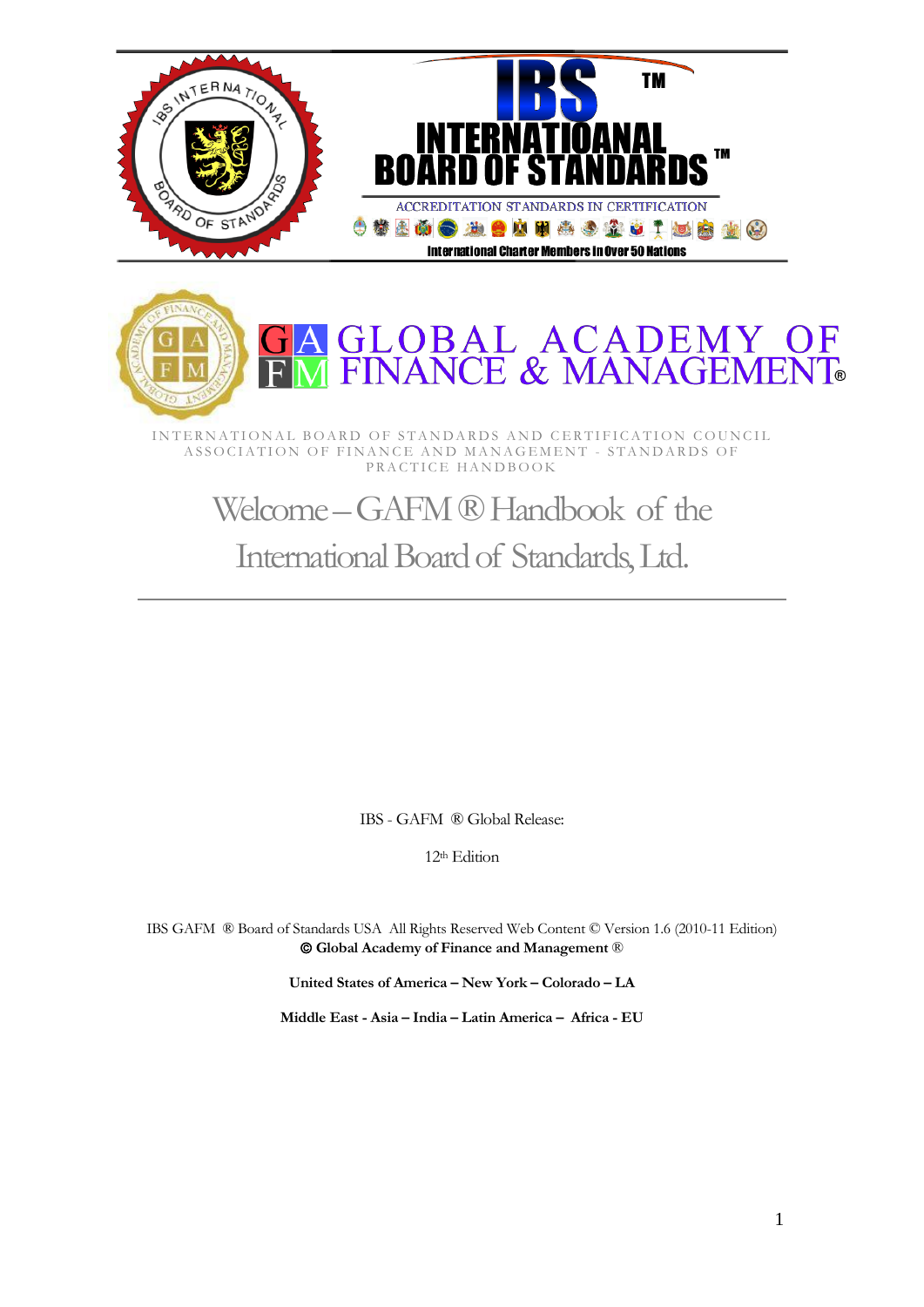# <span id="page-1-0"></span>GAFM ® International Board of Standards Next-Generation Standards

### <span id="page-1-2"></span><span id="page-1-1"></span>**A welcome note from the Chair of the Certifying Board**

 $S_{\text{tandards}}$  in education and career development is undergoing a revolution the

globally. The applications of business certification are widespread in government, military, construction, technology and more. While some educational companies seek to engage professionals in training programs that take 4 years (or even longer), the International Board and was established largely by leaders from Industry looking for methods of raising the bar in accreditation mandates in graduate management education to utilize existing accredited programs, exams and courses.



Rather than create broad designation for anybody who has completed the fundamental terminology or with a entry level diploma, the board has taken a graduate approach to our program design and created a business post-nominal designation for the accredited education sector of business management professionals. As such, The IBS GAFM ® requirements ensures that each IBS and GAFM professional maintains the highest level of demonstrated education and capability for a leadership or executive position in Management.

In the last few years, the International Board of Standards has had a meteoric rise in membership. We have expanded our operations globally with new alliances and authorized operations in the USA, Middle-East, India, USA, Caribbean, South Africa, India, Eastern Europe, and throughout Asia. Further, our standards are unmatched as we have directly sanctioned accredited education, courses, and assessment from the top business schools in the world. Because we are non-profit in nature, offer certification in business, and have volunteers in over 100 countries, our certification model is unique and taps into existing education, top schools and professors around the world.

Membership growth is accelerating with members in 140+ countries. Our quickest growing regions internationally are in EU, Asia, India, the Middle-East and Africa. Our relationships with leading fortune 500 company executives & employees continues to be a key strategy in defining the practical direction of our programs as our corporate members or clients have identified key development needs for their staff and for time management.

Together we are truly "Building the world's future leaders in Business Management ™"

Cordially and Kindest Regards,

Dr. George Mentz, JD, MBA, CBA Doctor of Jurisprudence and Notary Public - Licensed Counselor of Law Founder, Chairman and General Counsel of the IBS and GAFM ® Board of Standards -The Association of Finance and Management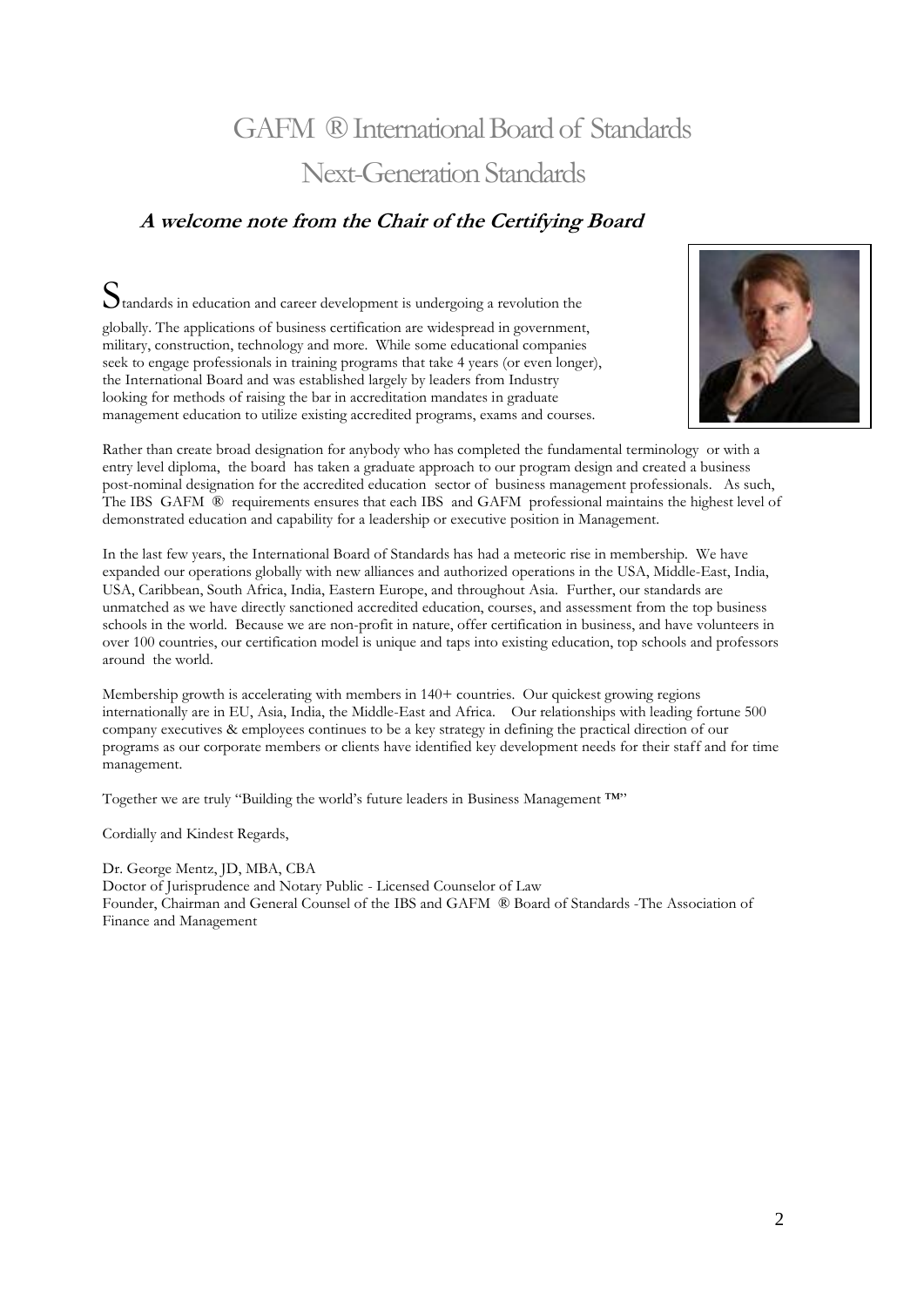

*"Making good decisions is a crucial skill at every level."*

**– Professor Peter Drucker**

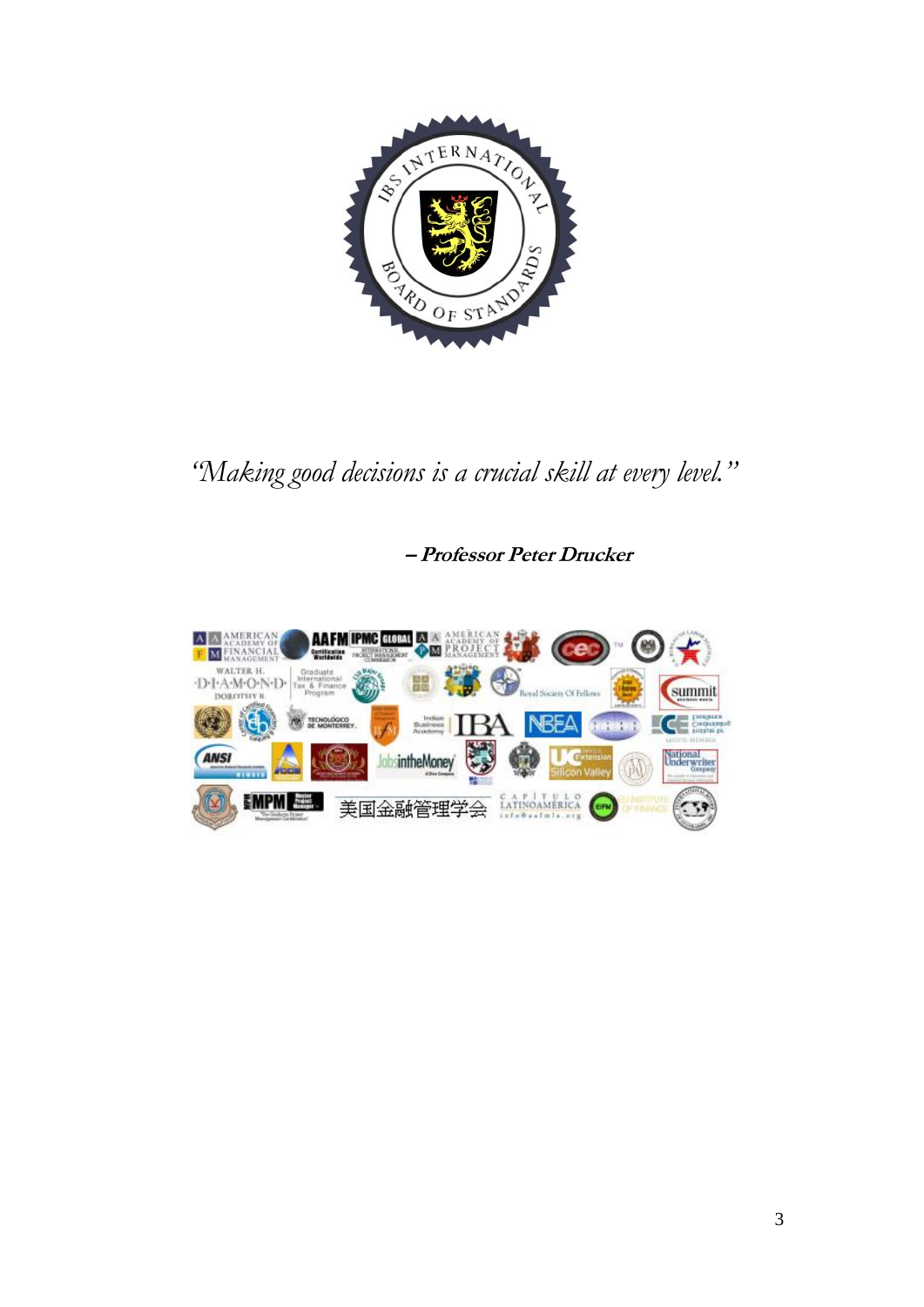<span id="page-3-0"></span>

| GAFM ® Board of Standards official list of Primary Certifications - Charters and Designations8 |  |
|------------------------------------------------------------------------------------------------|--|
|                                                                                                |  |
| GAFM ® Certifications, Designations, Charters and proper use of credentials10                  |  |
|                                                                                                |  |
|                                                                                                |  |
|                                                                                                |  |
|                                                                                                |  |
|                                                                                                |  |
|                                                                                                |  |
|                                                                                                |  |
|                                                                                                |  |
| The Council also decides which credentials, designations, charters and certifications will be  |  |
| nominated for approval and global use. The Global Board and Council also have the power to     |  |
| nominate new members for recognition and nominate organizations for alliances. Global Board -  |  |
|                                                                                                |  |
|                                                                                                |  |
| Those who have achieved Certification from our Board of Standards & International Board are    |  |
|                                                                                                |  |
|                                                                                                |  |
|                                                                                                |  |
|                                                                                                |  |
|                                                                                                |  |
|                                                                                                |  |
|                                                                                                |  |
|                                                                                                |  |
|                                                                                                |  |
|                                                                                                |  |
|                                                                                                |  |
|                                                                                                |  |
|                                                                                                |  |
| GAFM ® IBS TM 12 Steps to Management © and Plan Management Best Practices27                    |  |
|                                                                                                |  |
|                                                                                                |  |
|                                                                                                |  |
|                                                                                                |  |
|                                                                                                |  |
|                                                                                                |  |
|                                                                                                |  |
|                                                                                                |  |
| Appendix E - GAFM ® Level 2 Accreditation Standards - Quality Assurance 33                     |  |
| Appendix F - GAFM ® Board of Standards & Legal Contact Information 35                          |  |
|                                                                                                |  |

# Table of Contents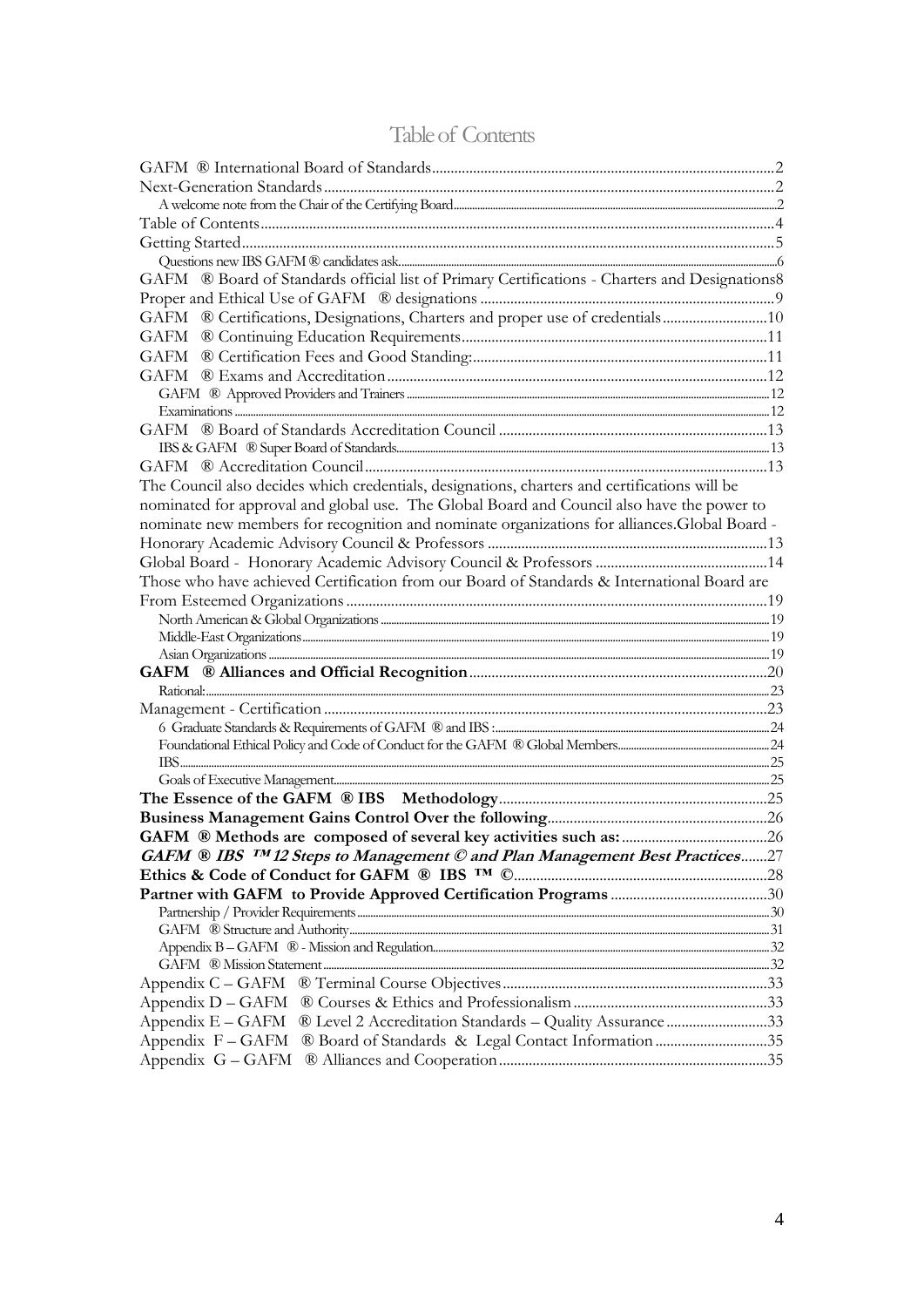### <span id="page-4-0"></span>Getting Started

When you've completed an IBS GAFM <sup>®</sup> Qualified training program and been accepted for status as a Certification Holder in the Academy you will receive the following items:

- 1. Professional Designation and Board Certification
- 2. Fellowship Declaration Document
- 3. IBS GAFM Handbook (this document)
- 4. Login credentials for the Members website
- 5. Access to IBS GAFM Member and Jobs network
- 6. Publication of your Name in the Global Verification Database

This handbook provides an introduction to the Board of Standards and Academy and answers some questions you might have. In addition, the full code of ethics and standards of practice are contained, along with information about how to contact the IBS GAFM .



 *Secure online USA Verification System available for those who want a public listing with the GAFM* ® *Database. GAFM Member ID card is available in digital format for printing and use. Sample Above or you can purchase an ID from a Chapter and Member-Toolkit Provider.*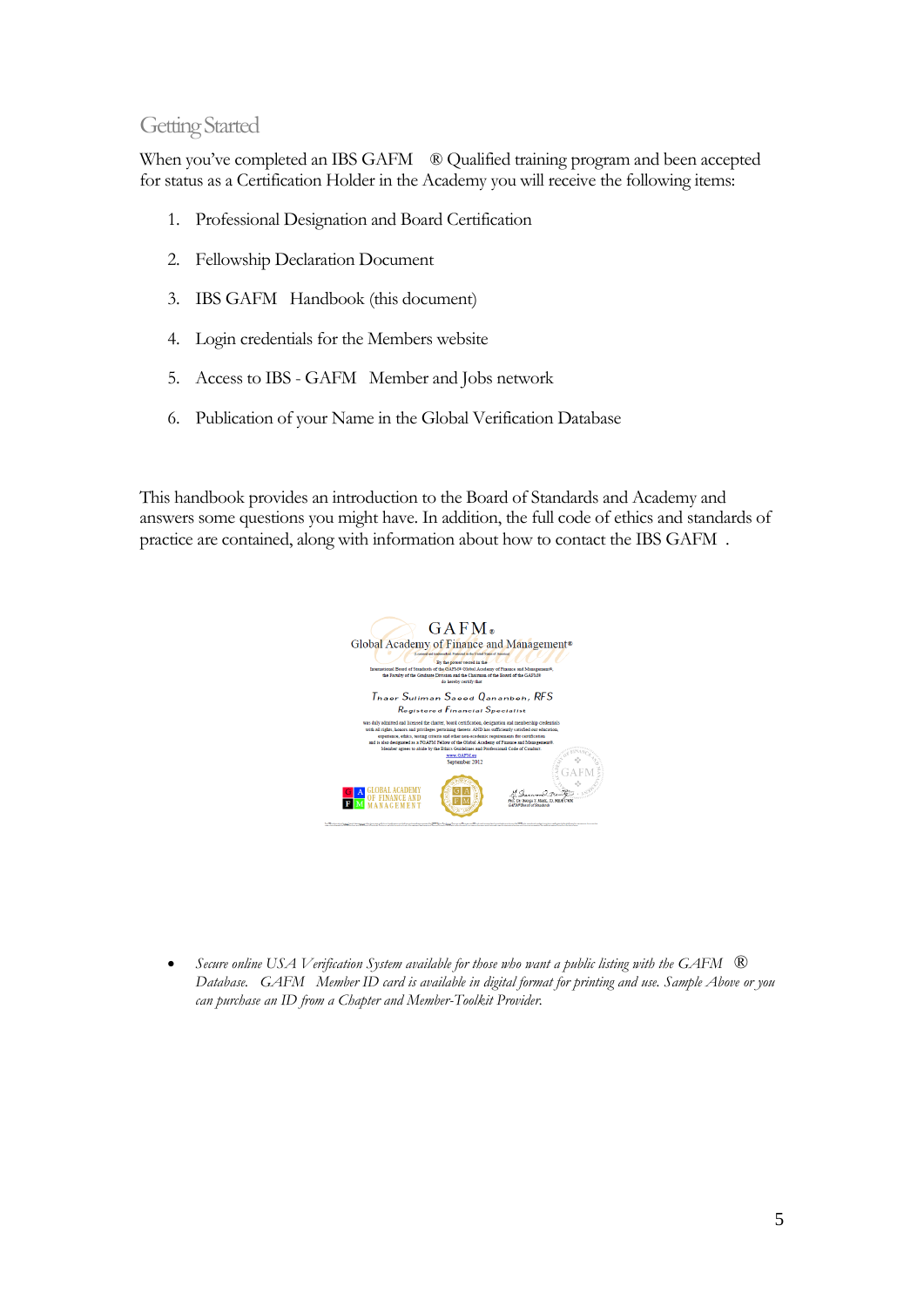### <span id="page-5-0"></span>**Questions new IBS GAFM ® candidates ask.**

It is likely that this document will be the first of the components of the membership documents that you receive, so below are some of the standard questions that our new members normally ask about the American Academy and membership.

### **Q. How long before I receive my official designation or board certification document ?**

**A.** Certification Document processing normally takes a minimum of 3-4 weeks after you have met the accredited education and assessment requirements where you have been approved.. You receive handsome membership document along with the certification document that you have been qualified and approved to receive. You may have also requested a Fellow of the Academy Document.

### **Q. When can I start to use my designation?**

**A.** Immediately after approval, GAFM ® applicants receive confirmation of the acceptance of your membership or you have successfully registered for certification after completing a qualified and recognized executive program.

### **Q. What are the requirements for membership and Certification?**

**A.** If an individual working as a business professional has one of the following qualifications, you may immediately apply for board certification and qualification if you have completed accredited exams, courses and degrees from an: ACBSP, AACSB, EQUIS or CHEA Approved Double Accredited Business Related Degree

#### **Q. What are the requirements for an GAFM** ® **professional certification or designation?**

**A.** The primary method of certification in the USA is the completion of a recognized IBS GAFM  $\circledR$ Educational program or accredited diploma program or one of our other numerous degree providers. \* AACSB ACBSP EQUIS IACBE or ABA related programs automatically qualify persons only for CBA Core Certification. Further executive training, experience, education, and approval qualifies the applicant to register for other Graduate Certifications. In exceptional circumstances primarily in the USA, the GAFM Board of Standards may offer exemption from further courses and assessment criteria for Graduate Certification. Board review is required for advanced standing qualifications, but the following are some of the criteria for exemption status:

- (a) An AACSB or ACBSP Related Graduate Degree, or EQUIS or ABA Degree Diploma with a concentration of 18 hours or 6 or more courses in the relevant field of study in relation to the certification that the candidate seeks.
- (b) Vast Professional experience or Recognized Industry Expert (\*As per Board Policy)
- (c) MBA/MASTERS or Law Degree, PhD, or CPA, Recognized Graduate Program education with 18 hours or 6 or more courses in the relevant field of study in relation to the certification that the candidate seeks.
- (d) Professors and Academic Researchers (Professor/Doctorate Level)

### **Q. How is the International Board of Standards - GAFM** ® **Structured?**

**A.** The IBS - GAFM is a graduate professional Certifying Body and Society governed by the IBS International Board of Standards and Presidential Advisors and a membership code of ethics and standards of practice. The GAFM is a legally chartered entity founded and operated in the USA while promoting over 1000 non-profit accredited educational bodies. Some international chapters act as a 'society' or non-profit association at the accredited business or law school. At all times the GAFM and the good standing of members is subject to the laws of the land and to policies of the Board of Standards. The Academy's authority and certifications are structurally based the dictates or dictum of the US Supreme Court case (Ibanez vs. Florida and the Peel Case) & these cases illustrate general regulations, criteria, and policy of the GAFM marks in respect to quality standards and assurance for board certification such as education, experience, assessment, ethics, & continuing education.

### **Q. How and when was the GAFM ® Management Board founded?**

**A.** The GAFM was founded in 1996, via a merger between the Condor Falcon Graduate Institute of Management and independent Board of Standards. The GAFM was originally established as a professional organization for investment managers, business consultants, engineers, military, and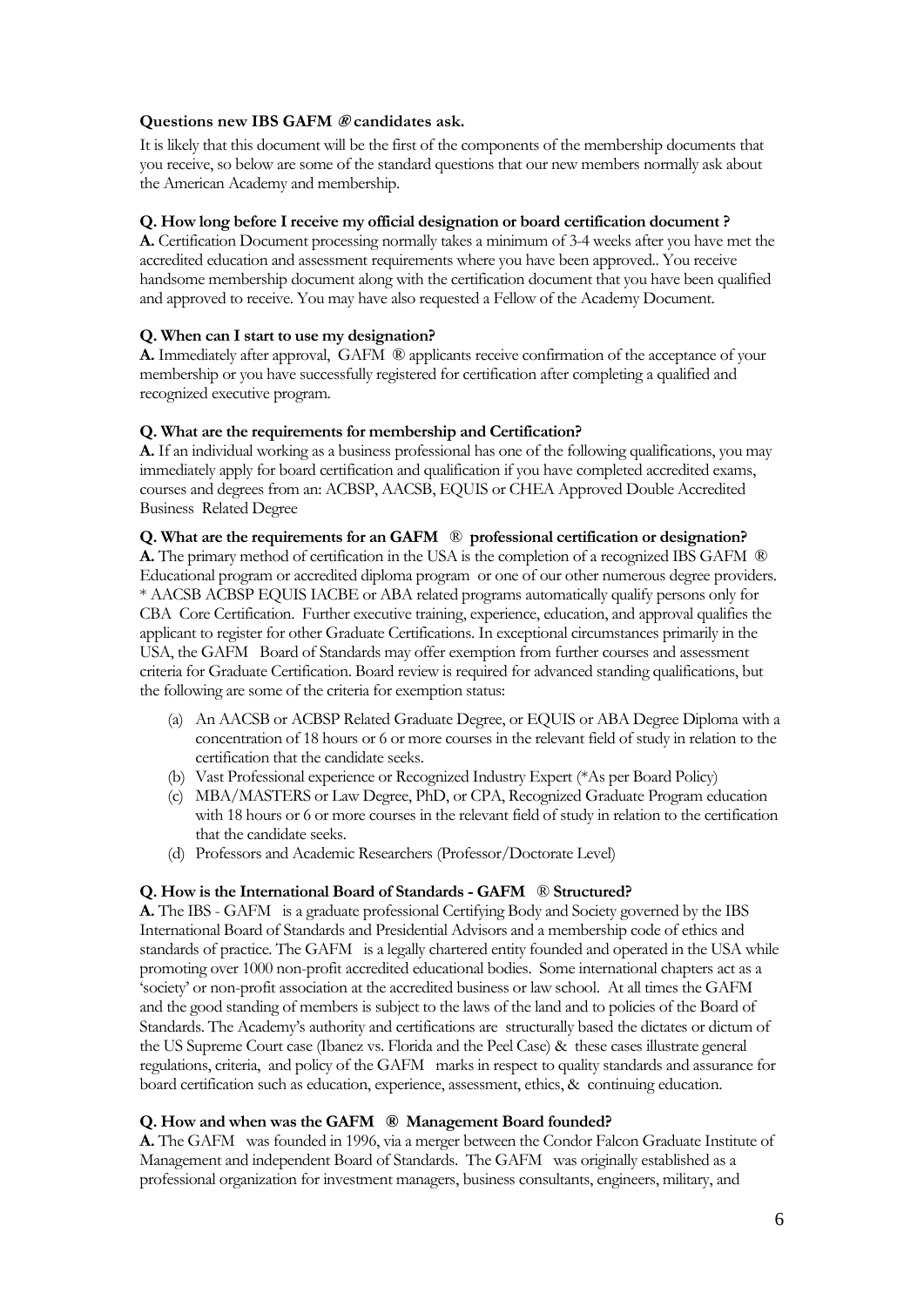analysts. The merger of these two entities memberships provided a cross-discipline association, a laser focus on industry specialization, a high-level product line of training and graduate-level-certification opportunities, and a strong reach to a mature membership platform.

### **Q. How many members are in the Academy of Finance and Management?**

**A.** The GAFM ® has grown quickly and recently has held over **25,000** PhDs, Lawyers, MBA's, CPAs, ACBSP and AACSB Graduates, Masters Degree Holders, candidates, and executive members in over 151 nations. GAFM takes pride in holding a membership with superior qualifications, experience, and designations. The GAFM has stated that it wishes to grow that membership to 50,000 within 3 years and current growth is tracking against that objective.

### **Q. What are the benefits of being a member of the GAFM** ® **?**

**A.** The key benefit for Certification Holders is obviously the ability to add a professional designation & post-nominal to your list of resume qualifications and display this on your business card, letter head, email signature, C.V. etc. For most individuals certification is one of the key drivers of membership and the pursuit of higher education through the GAFM accepted programs. However, other key benefits exist such as:

- i) Access to one the Top Graduate Management networks around the globe,
- ii) Access to the GAFM body of knowledge including articles, scorecards, calculators, simulators and other tools available exclusively to GAFM members online,
- iii) An online system that may confirm your membership and certification to employers or other interested parties.
- iv) Access to the GAFM Global Jobs Systems Online
- v) Opportunities to network with charter holders and members throughout the world
- vi) Global Conferences and Networking Events [www.GAFM.org](http://www.gafm.org/)
- vii) Identical qualification received as those received by a graduate of a top-US business school program (in the case of the MPM offered to graduates of top schools in the USA, India, Arabia, UK, China and Asia for members), and
- viii) Recognition by alliance partners, corporate sponsors or multiple government bodies

**Q. How can the Global Academy of Finance and Management** ® **offer professional awards from an executive program, that others claim should take years of study to achieve? A.** GAFM only offers Board Certification, Charter or Designation qualifications to individuals with a minimum accredited degree education requirement of professional working experience or industry expertise. GAFM IBS International Board of Standards is the First to promote double-accredited education and exams from ACBSP and AACSB accredited business schools. While some organizations offer non-college educated applicants immediate entry into 'certified' training programs, the GAFM requires all professionals seeking to attain a specialist designation to have actual college education and working experience. Many of our contemporaries have a single qualification that focuses on the a quiz or exam; however, The Global Academy of Finance and Management ® has specifically designed business certification requirements utilizing government recognized accreditation policies and stnadards. In this way, we have reduced program timeframes to essential business education, rather than try to circumvent accredited educational partners. Further, the majority of our graduate members already have an earned or accredited MBA, PE, Masters Degree Degree, PhD or other licenses where they have passed a multitude of graduate exams that cover the fundamentals and theory from accredited colleges already.

Finally, GAFM  $\circledR$  does not typically run programs over many years or months, instead choosing to accredit and sanction highly focused and rigorous programs conducted by world-class experts in an accredited education format that allows specialization.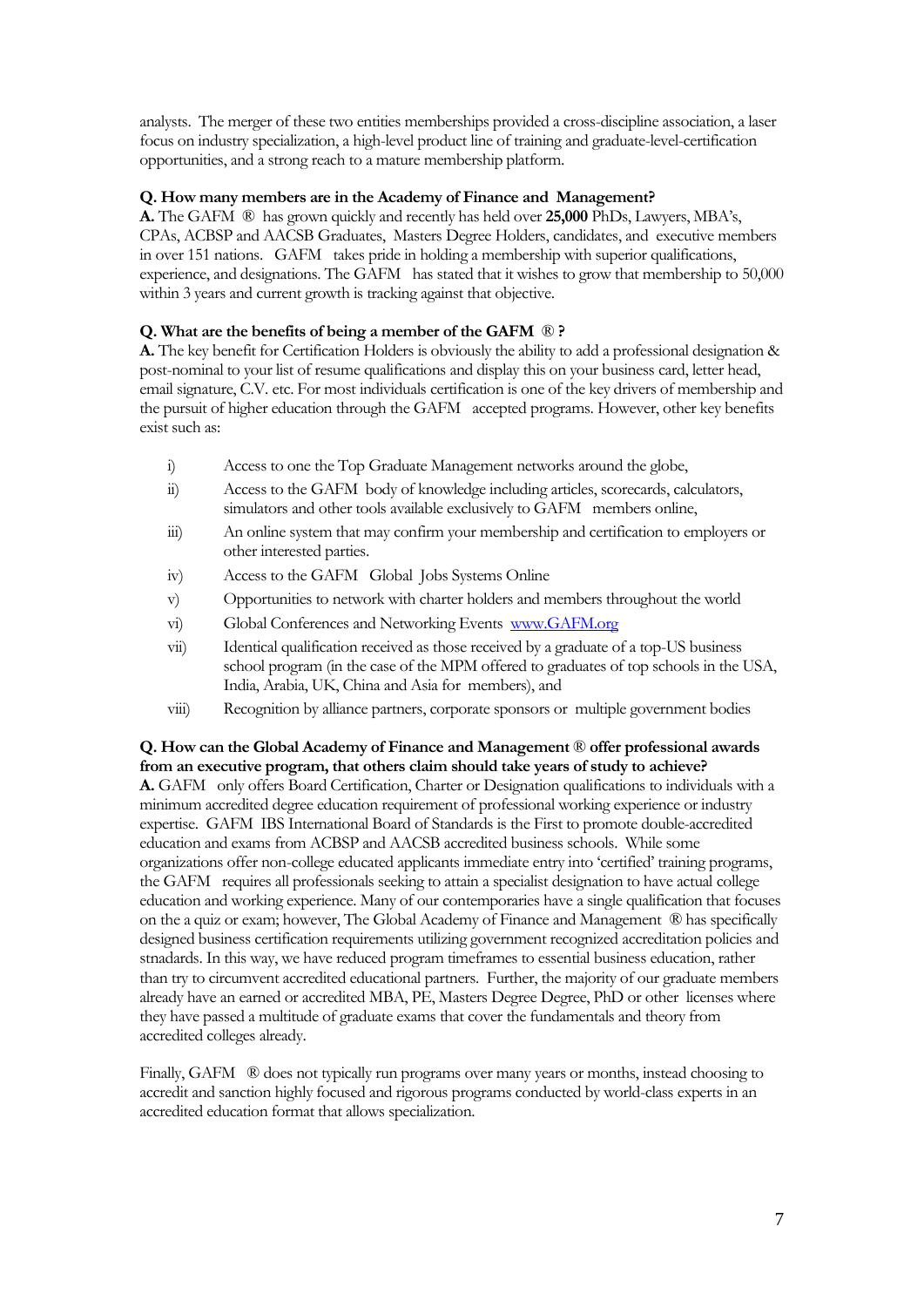# <span id="page-7-0"></span>GAFM ® Board of Standards official list of Primary Certifications -Charters and **Designations**

The Global Academy of Finance and Management ® offers a range of certifications for the Industry and the primary credential is the CBA Certified Business Accreditation. Awards are issued by the GAFM ® IBS **™** through the Global Academy of Finance and Management ® Worldwide.

Applicants must satisfy the following requirements

- 1. Accredited Degree
- 2. Accredited Assessment
- 3. Experience
- 4. Abide by the Ethics
- 5. Abide by Good Standing Guidelines
- 6. Continuing Education
- 7. Business and Legal Education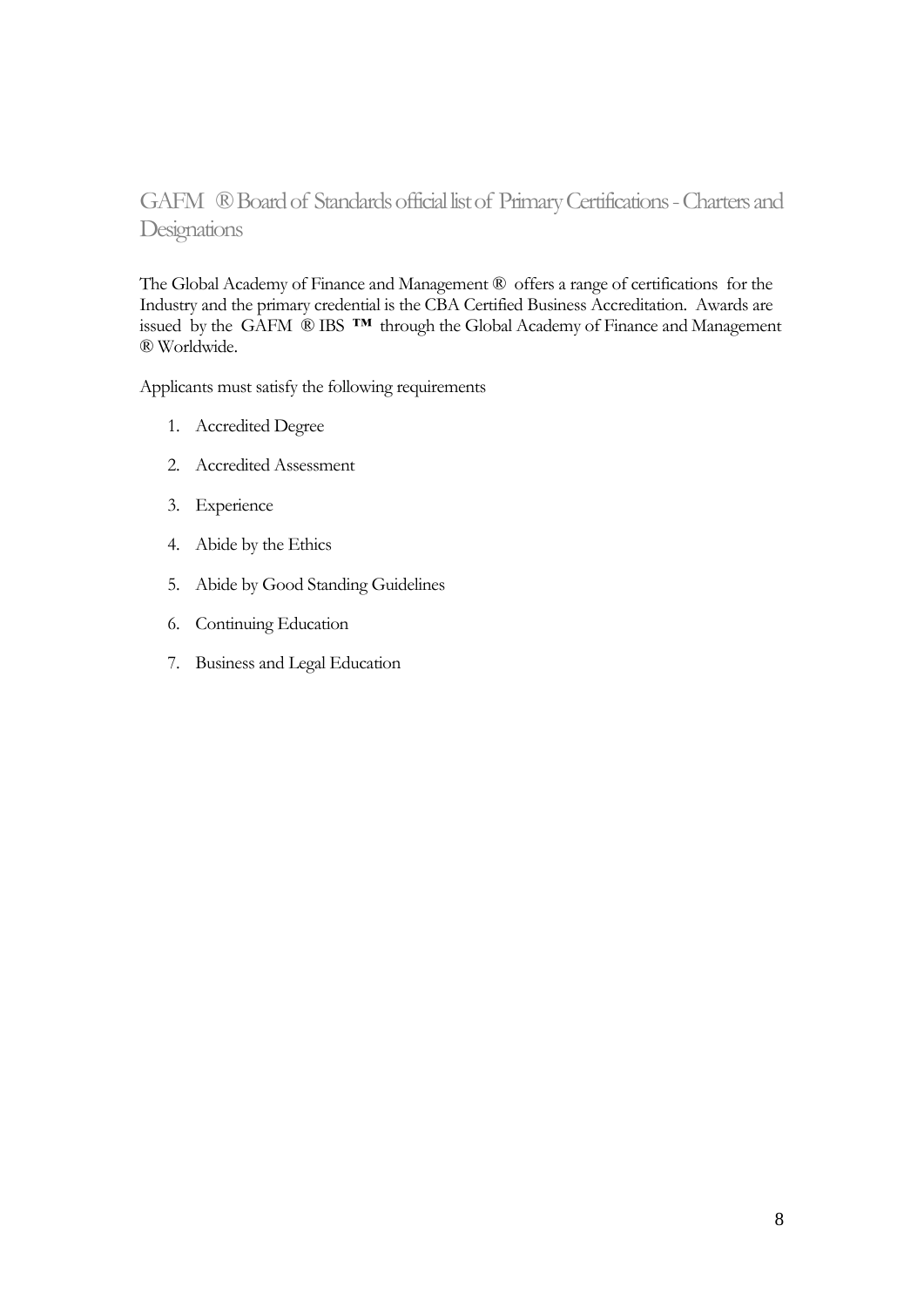### <span id="page-8-0"></span>Proper and Ethical Use of GAFM ® designations

To add an GAFM ® CBA Certified Business Accreditation certification to your business card or your resume requires you receive a recognized 'award', each candidate much meet the good standing requirements. This means that the marks or designations are owned by the IBS and Global Academy of Finance and Management  $TM$  and members must comply with proper use regulations as contained below.

GAFM ® designations must be used appropriately if the Academy is to maintain control of their use and ensure that our high standards are adhered to. For the purpose of this discussion, we will use the Core GAFM qualification of **CBA Certified Business Accreditation"** as an example.

The CBA <sup>TM</sup> or Any GAFM <sup>TM</sup> mark must always be used as a Board Certification or Designation. Wherever possible, the full designation title should be used such as follows:

**Ali Smith, CBA** Certified Business Accreditation , or

**John Smith** CBA Certified Business Accreditation

GAFM <sup>TM</sup> marks should not be used in the plural or in the possessive. If used in the abbreviated form, wherever possible use the trademark symbol next to the designation, such as:

#### **CBA Certified Business Accreditation**

In communication regarding your designation you may state that you are a "Fellow (Graduate Certification Holder) (Fellows are not given the designation but are awarded the right to use the designation by the Board. Fellows can use their designation along with the fellowship mark as follows:

**John Lee** MBA, CBA (F-GAFM )

#### **John Lee Suliman, CBA**

Certified Business Accreditation ™, Fellow of the Global Academy of Finance and Management ®

The GAFM ® Standards of Professional Conduct limits the use of the GAFM designations only to those who have received their Board Certification or charter documents and requires that such marks be used only in a dignified and judicious manner. The board of standards has previously stated that it is "…the responsibility of members, fellows, and candidates of GAFM Programs to use Certification marks or designations or refer to their membership in the Academy properly, professionally and in a manner that does not mislead third parties as to their affiliation with the Academy or the legal standing…" If you have applied for exemption status or advanced standing and you have not received your designation, you cannot make use of the GAFM mark or the designation. Additional information regarding the proper and ethical use of GAFM designations can be found on the GAFM website or by contacting the GAFM ® USA Legal offices.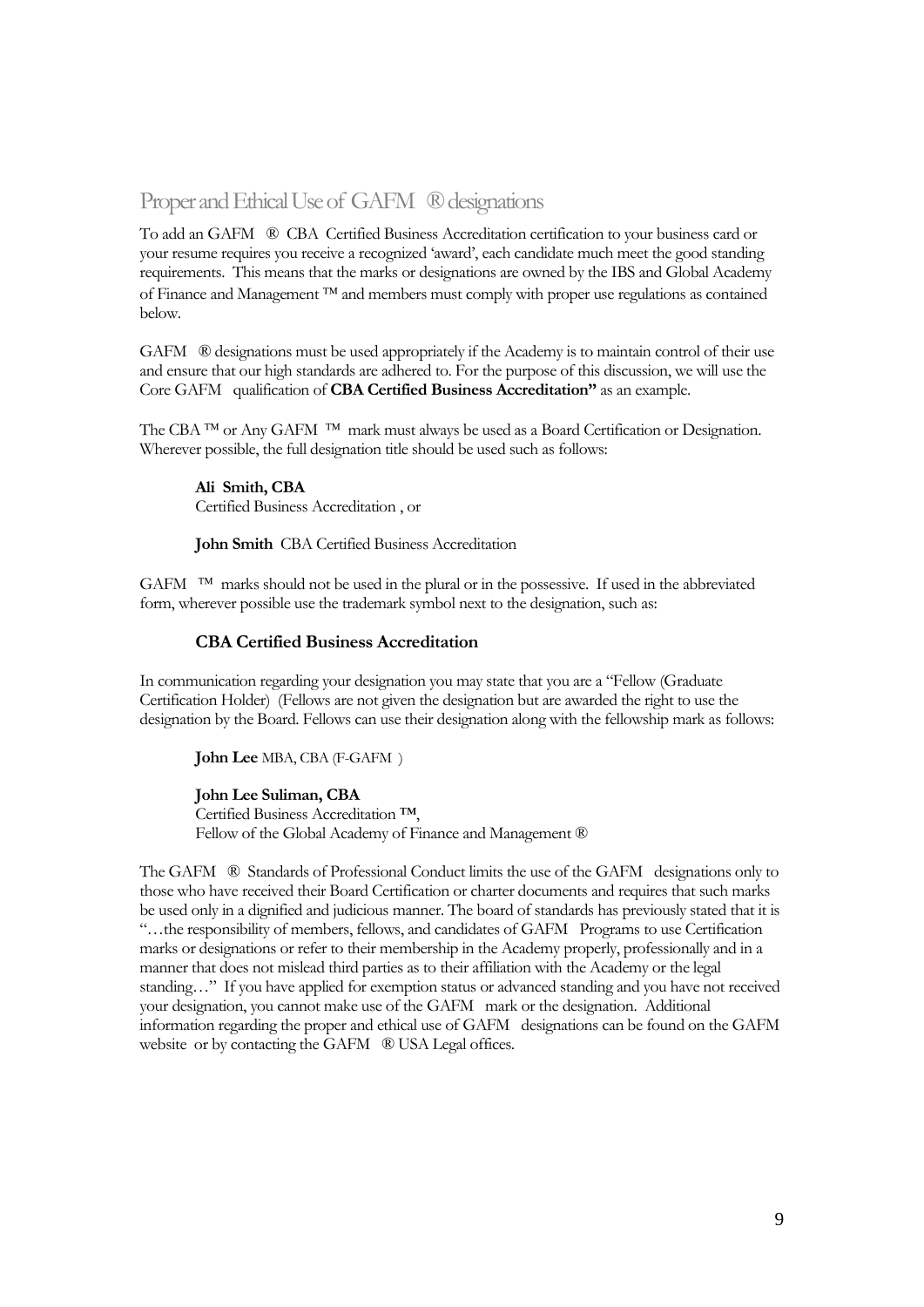### <span id="page-9-0"></span>GAFM ® Certifications, Designations, Charters and proper use of credentials

You will be provided with two Official Documents upon completion of an GAFM ® designation carrying qualification. They are:

- 1. Membership Charter
- 2. Designation Board Certification (including fellow status)

Examples are shown below:



*Figure 2 – Sample Certification and Fellowship declaration*

The GAFM ® Quality Certification Documents can be displayed in plain view either mounted separately or together. The Certification, Membership & fellowship certification can only be displayed if you are in Good Standing with the Academy and you are recorded on the GAFM member register as a current member.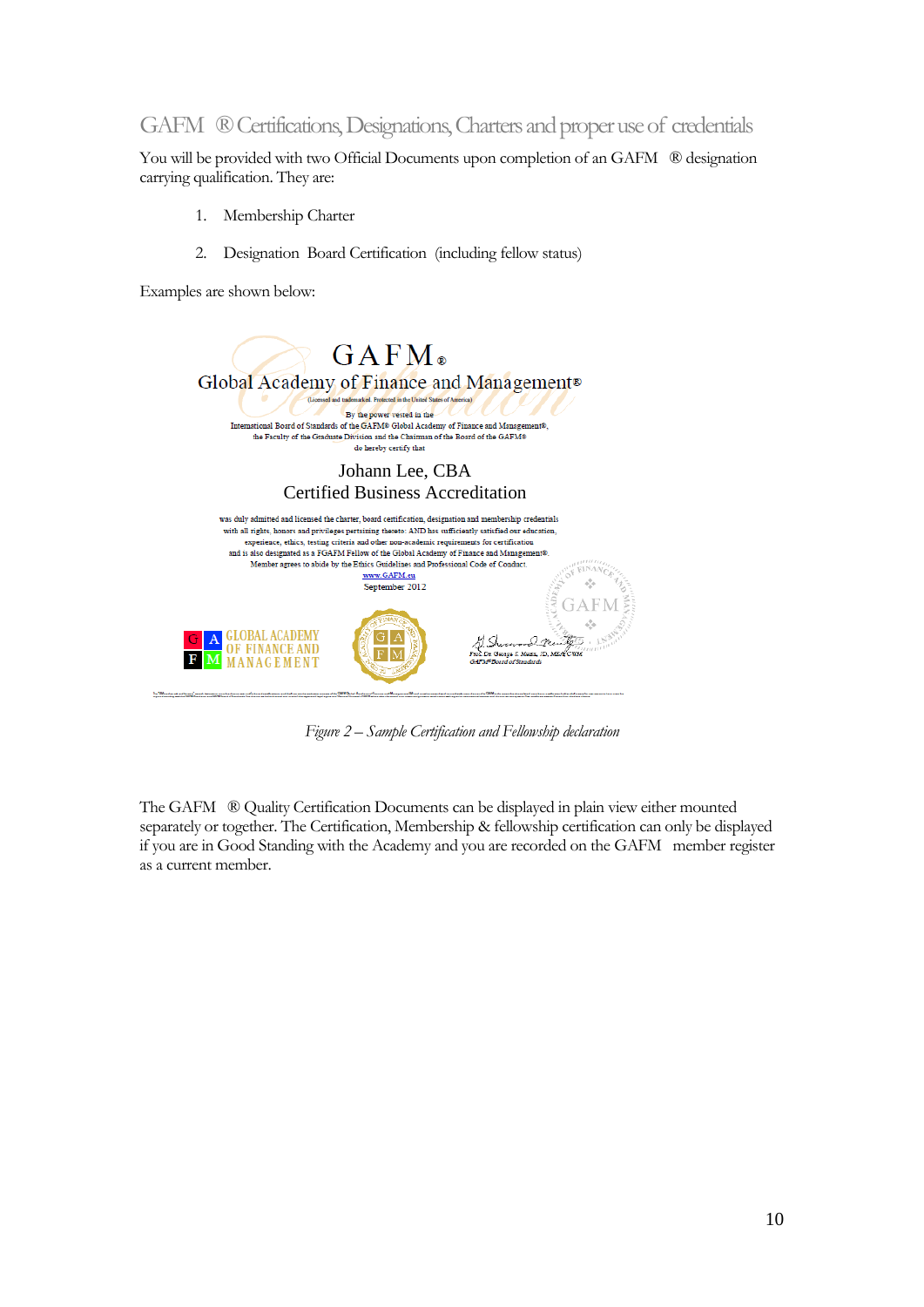# <span id="page-10-0"></span>GAFM ® Continuing Education Requirements

Annually, each GAFM charter holder and board certification holder should complete 15 hours or more of continuing education CE credits. Contained below is a list of education that counts toward CE credits with the GAFM . 15 hours would be equivalent to a 2 day seminar or conference event. Members receive 1 point or credit for 1 equivalent hour of recognized training.

Members may complete one of the below or a combination to fulfill their annual requirements.

- 1. The IBS GAFM Approved Conference counts for full CE Credit. This is an approved 1-2 day conference or seminar event that counts for 15 hours.
- 2. Attendance of 15 or more hours of approved education for lawyers or CPAs. (2 days of training)
- 3. 15 Hours of executive education from an Approved Provider or AACSB , ABA, EQUIS, or ACBSP accredited business school approved program (i.e. or one full graduate course would count)
- 4. Publish an article in the GAFM Articles Journal or Qualified Peer Reviewed Journal
- 5. Attend one of our Global Plan Management Conferences or Summits, or
- 6. Attend an IBS GAFM recognized training program.
- 7. Led a training course or taught a course or program in your field. 1 hour = 3 Credits

Either email or post a record of your attendance to the CE section of the Members website. Note: First year Exemption is available to new members. Fellows in their first year of membership are exempt from the CE requirements. CE must be done from the second year of fellowship only.

## <span id="page-10-1"></span>GAFM ® Certification Fees and Good Standing:

GAFM Certification and Professional Designation applicants pay initial certification and graduate fees. Good Standing fees are set by the board. In the United States, each applicant pays the initial certification and membership fee as set by the Board. After the initial membership and certification time period as stated on the actual certification or charter document, the member is expected to renew their designation and complete the required continuing education and ethics requirements. Sometimes, the approved educational institution collects the fees and processes membership and certification for the Board of Standards. In other cases, eligible applicants apply directly to the board on a "one-by-one" basis and make registration payment online. IBS and GAFM offer various certifications that utilize the CBA accredited education requirements. All certifications are issued in compliance with these double accredited business school guidelines.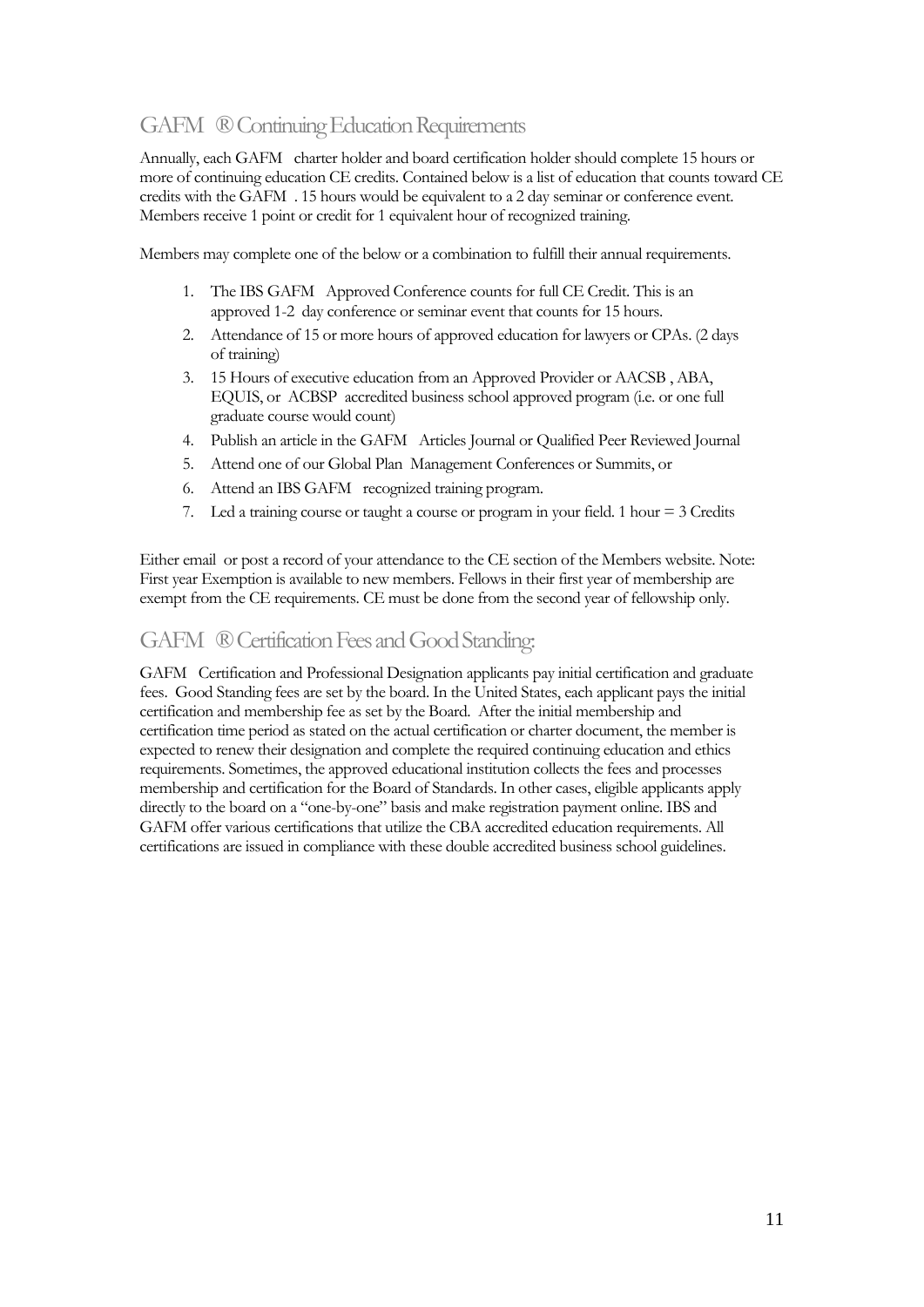### <span id="page-11-0"></span>GAFM ® Exams and Accreditation

### <span id="page-11-1"></span>GAFM **®** Approved Institutions

The GAFM accredits or approves all double accredited AACSB ACBSP or ABA accredited law and business school exams and assessment for Core Qualification). Each accredited provider must demonstrate to the GAFM Board that they have the capability to offer the highest standard of training and exams consistent with GAFM curriculum and requirements, and the status of these providers is reviewed on an annual basis to ensure that quality standards are maintained.

The GAFM recognizes localization of courses and assessment for each respective region and country. Alternatively, the GAFM approves all double accredited business programs. Experienced lecturers come from: The USA, EU, Asia and other mature plan management industry professional markets. The GAFM ® is also the first to offer ABA Accredited Law School education in conjunction with GAFM ® Certification.

### <span id="page-11-2"></span>Examinations

Examinations and assessment are currently provided as part of the course framework of an IBS or GAFM registered or accredited training program, such as: partner universities or business schools. However, the GAFM does recommend to approved providers with the standard exam criteria or TCO "Terminal Course Objectives", which are then localized to allow for regional regulatory conditions, taxation requirements and other market specific situations.

Examinations are provided in the lingua-franca of the country where GAFM candidates are participating in the program. English Exams are not mandatory, as we wish to make the GAFM sponsored and recognized membership and education accessible to as many qualified individuals as possible.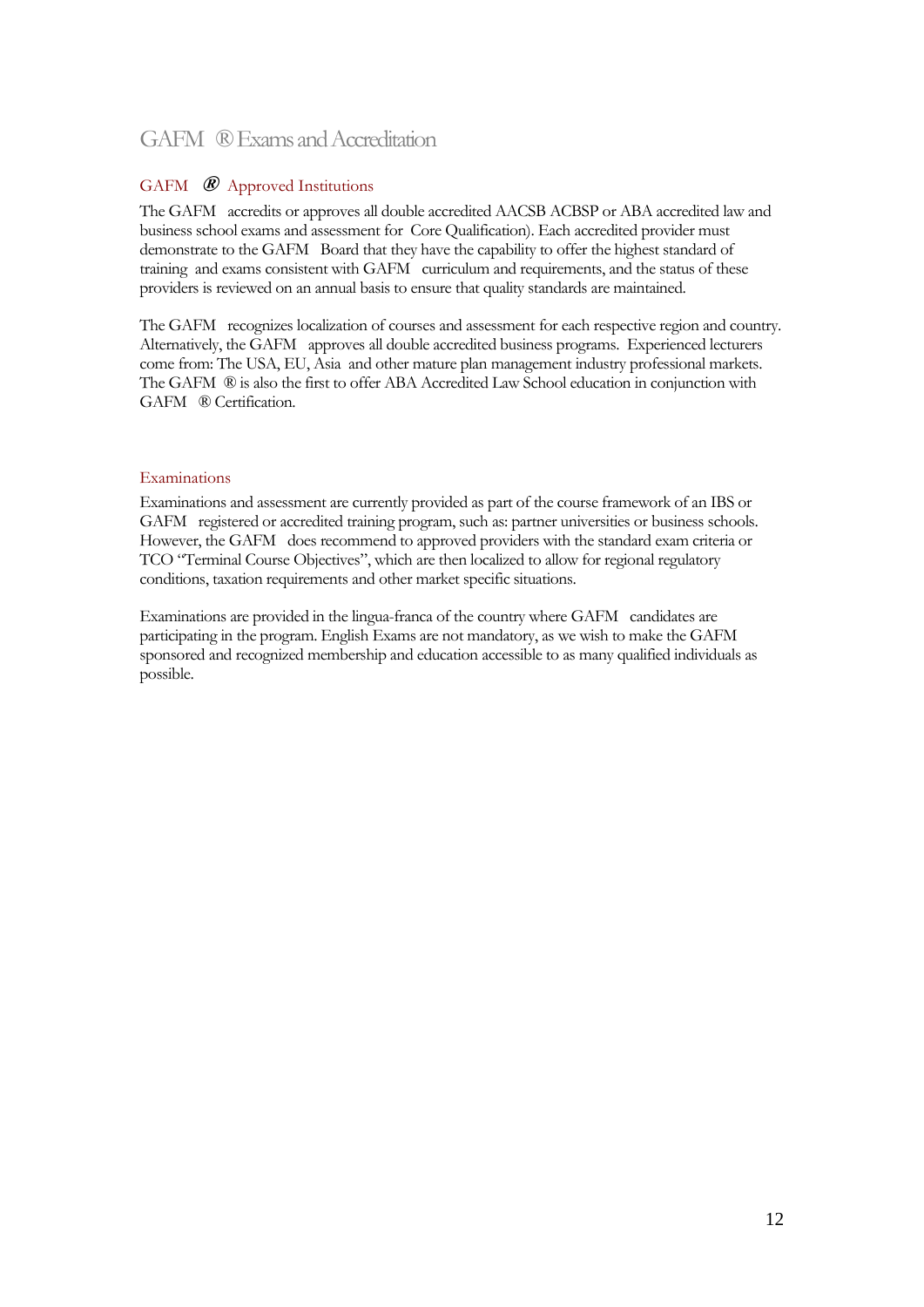# <span id="page-12-0"></span>GAFM ® Board of Standards Accreditation Council

The Global Board of Standards and Honorary Advisors for GAFM Board has been traditionally composed of 50 member professionals including faculty from several universities, executives and managers, lawyers, judges, and world renowned PM practitioners. 10 Doctorate level professionals sit on our academic committee overseeing standards and ethics. GAFM was begun by executives, MBAs, professionals, lawyers, and faculty to provide specialized management education and certification worldwide through the use of executive training. GAFM 's Board of Standards is a professional oversight committee that creates the standards for membership, requirements for board certifications, policies for ethics and methods to increase professionalism. GAFM owns the intellectual property, copyrights, designations, and marks used herein.

### <span id="page-12-1"></span>IBS & GAFM **®** Super Board of Standards

- [Prof. George Mentz,](http://www.financialanalyst.org/mentz.html) JD, MBA, CWM<sup>TM</sup>, CTEP<sup>TM</sup>, CPM, CAM Chairman and General Counsel - GAFM Board of Standards
- Dr. Cornel Collins, MBA, MSc, PhD, MPM™, CIPM™, IWWP, CPM, CAC: Lignum Technologies (Bahamas) Ltd.
- Prof. Dr. Roberto Santillan Latin America Mexico, Peru, Chile, Argentina
- Dir. Carl Thong, MBA, MPM, CWM Asia China Training Singapore
- Stephen Polak, MS, CPA, CWM® USA Governmental Liaison

### **Presidential Advisors to the Super Board & GAFM Ambassadors**

- Eric Sokol MPM CEO PMRG Group
- Dr. C. Campbell PhD CEO OPMM
- Henry Ong, MPM Philippines CEO SGC Education
- Deepak Jain, MPM -GAFM Training CEO India Mumbai and Delhi
- Mick Campbell, MBA, MPM, CIPM OPMM and Head of Training Standards

\*The GAFM Super Board of Standards is responsible for the administrative decisions for the Global Certification and Training Operations. Based on the advice of our legal committee, GAFM strives to maintain educational flexibility & strategic advantage for expansion; thus, the GAFM as a Board of Standards has always been registered and remained a Limited Liability Company registered in the United States.

### <span id="page-12-2"></span>GAFM ®Accreditation Council

The GAFM International Board of Standards and Honorary Advisors also serve as provincial counselors and commissioners to the International Board of Standards – Accreditation Council. The accreditation council helps decide which educational institutions are accredited, sanction or recognized as "REGISTERED" by the GAFM and International Board of Standards IBS.

<span id="page-12-3"></span>The Council also decides which credentials, designations, charters and certifications will be nominated for approval and global use. The Global Board and Council also have the power to nominate new members for recognition and nominate organizations for alliances.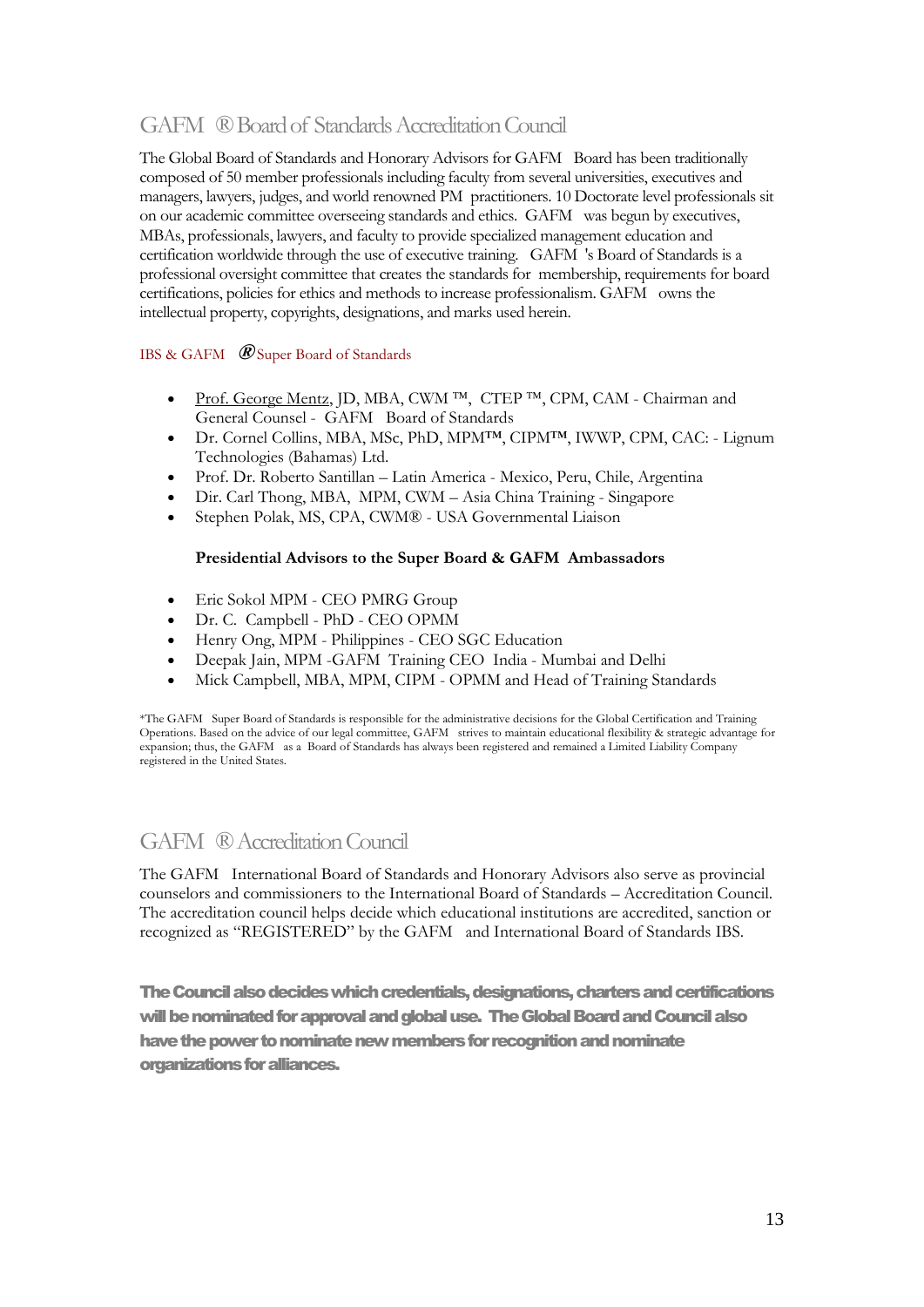# <span id="page-13-0"></span>Global Board - Honorary Academic Advisory Council & Professors

These distinguished advisory board members are not faculty of GAFM . The majority of professors listed here are recipients of The GAFM honorary distinguished global advisors award, who retain teaching posts or have taught at a tertiary level for respected colleges and institutions around the world. Others have demonstrated exemplary industry knowledge or technical specialty in their field of endeavor and have been recognized by industry as amongst the pre-eminent professionals in their domain arena.

### **List of Global Honorary Advisory Council**

- **Chairman** Counselor & Dr. George Mentz, JD, MBA, MPM™, CIPM ™ - Atty at Law - - General Counsel USA - Doctor of Jurispurdence Master of Business Administration, Certification in International Legal Studies -
- *Prof. Dr. Michael Raisinghani, PhD, MPM®, AMC®, CBA, AFA®, , CIPM®, - Texas USA - Hon. Global Advisor and Certified Trainer - Hon. Global Advisor*
- *Dr. Graham A Orme FAAFM, AFA - Director of Human Resources and Finance - American Mission Hospital - First Hospital in the Arabian Gulf*
- *Dr. G. L.Salis, PhD. LLM, LLB (Hons), BS, FAD, CBA, MFM, CWM, MFP Mas. Fin. Prof., - Member: ABA, IBA, London Court Intl. Arbitration, Royal Society of Fellows*
- *Dr. Hounaida Daly FSEGS, Université de Sousse. - GAFM Hon. Global Advisor*
- *Prof. Einar J. Velarde Marin, M.A. - ChE Chartered Economist - Global Advisor*
- *Dr.Suneel Sethi , Ph.D (Business Administration), MIACMP, MABC (USA), FIMM, MIMA, MIABC - GAFM Hon. Global Advisor*
- *Dr Piyadasa Edirisuriya B.Ec., M.Ec., PhD - Hon. Global Advisor*
- *Lawrence E. Creeden, JD, LLM, MBA, MSI, CMA, CFS, LIFA, Hon. Global Advisor*
- *Dr. R. L. Holmes, PhD, MPM™, CBA, CIPM™- Europe and USA (Honorary Board Advisor)*
- *Professor Dr. Roberto J. Santillán Salgado - Graduate Finance Programs at EGADE-ITESM, Monterrey Campus - Founder AAFM ® Latin & South America*
- *Prof. Dr. G. J. Charreaux Universite de Bourgogne Dijon Cedex, Bourgogne France*
- *Dr. Sukesh Prasad, PhD, MBA, BBA, GAAP, Betul, Global Advisor India*
- *Alonda Vaughan, AMA® Accredited Management Accountant, MBA, MBA Acct. BS, – CFO - Elite Tax and Financial Services – Hon. Global Advisor*
- *Dr. Allan Britton, PhD, MBA, CBA MPM ™, LLB (Hons) MPM CHSIII, Darlington, United Kingdom*
- *Prof. Dr. C. P.Wolff, MFP - Maastricht University - The Netherlands Research Fellow of the Centre for Economic Policy Research, London*
- *Dr.Mustafa Okur, Mamrara University, Istanbul. - Hon. Global Advisor*
- *Dr. Nicola A. Spence, PhD, CPM, AFA - San Francisco - Asia Global Advisory*
- *Dr. Horatius Jackie Williams (CEO/Chairman, H.J. Williams Enterprises) PhD, CBA, LLM, MBA - Hon. Global Advisor*
- *Dr. Khalil Ghazzawi Ph.D, MBA, MCP Asst. Professor at Rafic Hariri University (RHU), Mechref, Lebanon - Hon. Global Advisor*
- *Dr. Sean Rozario, PhD, CBA, MBA, MFP, AFA, FAD, CWM, MFC - Special Advisor Asia and Singapore. - Law Faculty Diamond Law School Graduate Program*
- *Dr. Don Boulay, PhD, MASc, PMP, MPM, MCP ITIL, PMP, PRINCE2 and COBIT Certified – MPM ® - Hon. Global Advisory North America*
- *Dr. Demitri Leo, PhD, MPM ™, CIPM ™- Advisory Board - Moscow Russia*
- *Dr. Marc Brandone, PhD, MBA, MPM ™, CIPM™, PMP™ - Consortium Mgr. - Siemans - Qatar - - Global Advisory Council*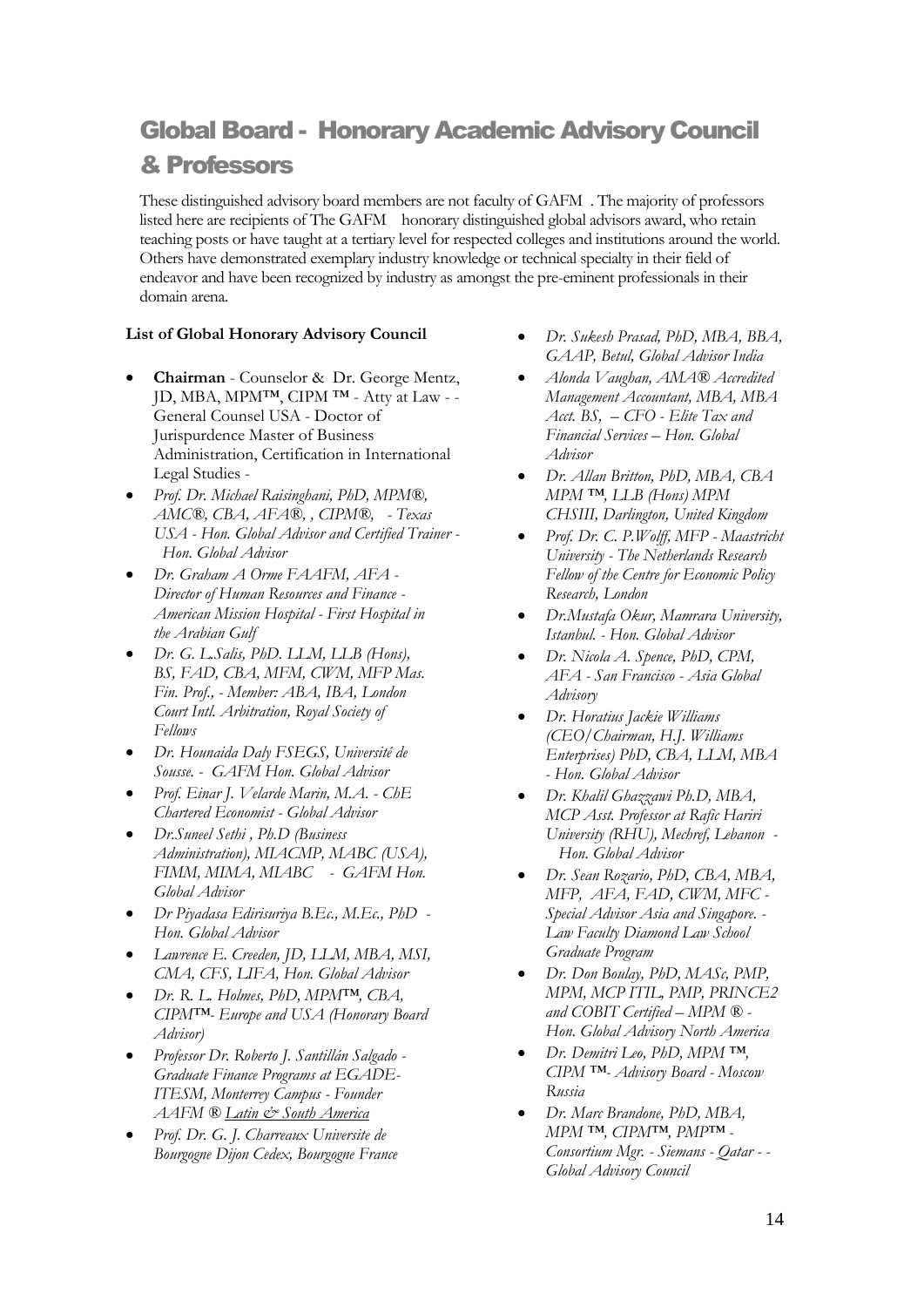- *Ahmad Bandar Allafi, MBA, MCP, CIPM - Hon Global Advisory - Kuwait*
- *Dr Dimitris Koumparoulis, Director of the Economic Department at the UGSM-Monarch Business School Switzerland - Hon. Global Advisor.*
- *Dr. Ioannis Salamouris Assistant Professor of Finance at Hellenic American University - Honorary Global Advisory Board*
- *Prof. Dr. Dale Mancini, PhD, CBA, MPM ™- Michigan Plan Management Executive - - Hon. Global Advisory Council*
- *Dr. Taher R. Kidwani. CWM ® Certified Chartered Wealth Manager, CAM Chartered Certified Asset Manager, ChE Chartered Economist-economic policy analyst, AAFM Board of Honorary Global Advisors. Yusr Islamic Bank, Managing Director*
- *Prof. (Dr.) Niranjan C. Bhat, Hon. Global Advisor for AAFM and AAPM, International & Grand PhD, FAAPM/FAAFM, MPM, CIPM, GPM, CPD and MFP. - India*
- Dr. S. C. Germany, PhD, CBA, MPM ™, CIPM ™, CPRM ™, CPE, MBA - Long Beach, CA, USA - Hon. Global Advisory Council
- Dr. Zulkhernain Shamsuddin, MBCS CITP™ CIPM™ MPM™ CPD™ CPRM™ ITIL Fellow AAPM, CEO Syseneg International , Global Advisory Council; Kuala Lumpur MALAYSIA
- Prof. Pedro M. Martins, B.Sc., M.Sc., PhD (candidate), MBC, Chartered Fellow CIPD, Dean of EABS - Euro American Business School and Chairman of PM International Consulting - São Paulo / Brazil - Global Board Advisory Council"
- Dr. M. Amr Sadik, Ph.D., CHRE™, CHRA™, MMC™ - Cairo, Egypt - Global Advisory Board
- Professor Keshar J. Baral, PhD. Former vice chancellor of Pokhara University, Nepal and Professor of Finance of Tribhuvan University, Nepal and visiting Professor of Herberger Business School
- Gil Cohen, PHD, Head of the Finance Track Carmel Academic Center - Tel Aviv - Hon. Global Advisor
- Prof. Alexander Van de Putte, PhD, RFA, CRA, MFP, Master Financial ProfessionalTM – Professor of Finance at the Rouen School of Management in France, Fellow at Birkbeck College

(University of London) and Shell International Executive.

- Mike Nall, CPA, CM&A, MFP California, USA \*\*
- Dr. E. Oestriecher, CEC, CBA, A.A., B.E.S. M.Ed.,Ph.D., N.D., Ph.D. E-Business Executive, Booze Allen Hamilton - Anapolis, MD, USA
- *Steven J. Ricks, MPM®, CIPM®, PMP®, IPMA-D®, (aCPP.D™, CPRM™, CPE™, EPM, FAAPM; Chief Consultant - Strategy, Program & Plan Management; Washington, DC USA -- IMCB Global Advisory Council Member.*
- *Dr. Bryan Mott, CBA, J.D., LL.M., M.S., CWM, MFP - USA - Global Advisory Council Delali Agbenyegah, Msc Statistics, SAS Advance Certified Programmer ,CMA Certified Marketing Analyst, Statistical Consultant, Retail Marketing Insights,Alliance Data Systems, Columbus,Ohio,USA.*
- *Dr. Idahosa Charles, DBA, Ph.D, MBA, MS - Global Advisory Council - UK, Ireland*
- *Dr. Raymond R. Tjandrawinata, PhD, MS, ChE, MBA, MFP, FSB, Biomedical Scientist and Business Development Professional, Jakarta, Indonesia - Global Advisory Council*
- *Dr. Ali Bostakian, DBA, PhD, PDM, MMC, MPM, MBA, CBM, RPT, CHDT, CHRA, -- CEO, Enterprise Academy, Canada -- IMCB Advisory Council Member.*
- Dr. David N. Bayor, D.B.A., CRA ™, CAM ™ - Senior Analyst, New York USA - Global Advisory Council
- Dr. Khalil Ghazzawi Ph.D, MBA, MCP Assistant Professor at Rafic Hariri University (RHU), Mechref, Lebanon
- *Dr Busari Shaamsuddeen Akande, Msc, PhD, CMA, CBA, ACIA, CPA*
- *Prof. (Dr.) Niranja C. Bhat, Hon. Global Advisor for AAFM and AAPM, International & Grand PhD, FAAPM / FAAFM, MPM / MQM / MMC™, CIPM, GPM, CPD and MFP - India.*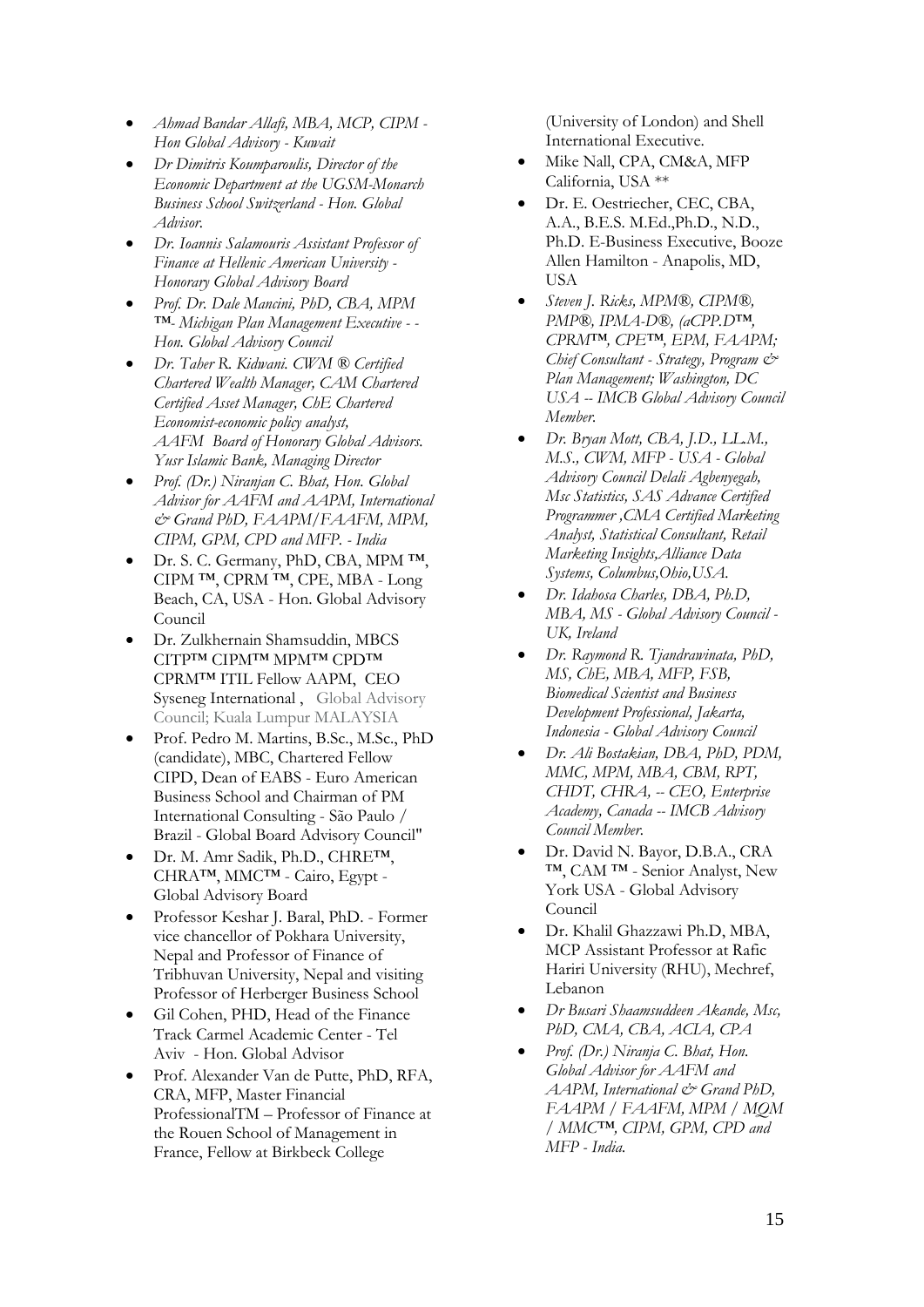- *Dr. Samir Ramzy Attia , Global Advisor , Sales & Marketing , Egypt - Global Advisory Council*
- *Prof. Dr. Yiowmin Chay, PhD, MBus, MBA, BAcc (Hons), MFP, MPM ™, MFM, MFC, RFS, CAM, FAD, CWM, CAM, CEC, CPA, CMILT, MBCS, CFTP - Special Advisor from Singapore and UK - Deloitte and Touche*
- *Professor Dr. Olwor Sunday Nicholas, MCP™, AFA™,*
- *Gautam V. Anumukonda, CPA, Ch.Acct, CBMC, MMC, MBC | Director - SGC Consulting Group LLC - New York USA - Global Advisor*
- *Dr. Derek J Lynn, Ph.D, MPM, CSE, RPIH - Virginia, USA - Global Advisory Board*
- Rod Koelker, M.Sc, MPM™ , PMP™, CWNA, MCSE, A+, Network+ \* Missouri, USA \*
- *Dr. Jorge Ayala-Cruz, Ph.D., MPM, MBA, MS, PMP, CSCP, CML, CLA, CPIS - Puerto Rico, USA - Global Advisory Board*
- *Dr. Michael Mataev, MD, MPM ™, CIPM ™- New York, USA*
- *Prof. Dr. Larry Beebe, PhD, MPM™ - Tiffin Univ. , Ohio - USA*
- *Dr. Pui Wah Lee "Fred", PhD, MPM ™, CIPM, Master Plan Manager - Hong Kong, PRC - Global Advisor*
- Dr. Robert A. Marshall, Ph.D., MPM, RBA, PCRS - Atlanta, GA - USA and Asia - Global Advisor
- *Dr. Dimitrios S. Stamoulis, CEC, MPM ™, Banking Executive & Unviersity Lecturer, Athens, Greece. - Global Advisory Council*
- *Dr. Keith A. Moskowitz, PhD, MPM ™- Scientist & Biochemist, Maryland USA - - Hon. Global Advisory Council*
- *Dr. James L. Hoyt, MPM ™Master Plan Manager - Troy University - Hon. Global Advisory Council*
- *Dr. H. Sanni Yaya, M.Sc., Ph.D., Adm.A., F.CIM., MPM ™. - Canada - Hon. Global Advisory Council*
- *Prof. Dr. Ahmed Elragal, MPM, CEC, CIPM - Cairo, Egypt - Faculty of Mgt Technology - German Univ. of Cairo - Global Advisory Council*
- *Dr. Mihail Sadeanu, PhD, MPM ™, CIPM ™- Plan Manager - S&T România - Hon. Global Advisory Council*
- *Dir. Mahmoud Almarzouqi, MPM™, CIPM™, Training & Operations Officer,*

*ETISALAT ACADEMY - Dubai, UAE - Global Advisory Council*

- *Prof. Henry Oh, PhD, MPM, RRT-NPS, TC (ABB), Program Director of Respiratory Therapy, Pima Medical Institute, NM*
- *Prof. Dr. Ayman Rashed, B.Sc., M.Sc.,PhD, MCSE, CIPM ™ - Distintuished Professor and Consulting - Egypt - Global Advisor*
- *Prof. Dr. Raywat Chatreewisit, PhD, MPM, CIPM, CEC - Bangkok, Thailand*
- Prof. George J. Walendowski, MBA, SCPM, FCMI, MCP, RBA, ChE - California, USA - Global Advisory Council
- Bharat Ratteshwar MBA , MPM Chief Financial Officer - Dubai - United Arab Emirates - Advisory Council Member
- Richard P. Franetzki, MBC Owner - Lead Consultant - Capital BCS Consulting, MD, USA - Global Advisory Council
- *Prof. Dr. C. Collins, PhD, MBA, MCP, CLC, MSc, MPM™, CIPM™, IWWP, CPM, CAC: CEO - Lignum Technologies (Bahamas) Ltd.*
- *Alan B. Hunter, AMC, CAM ,CCP ,CFE, CIPM, ICIA, P. Mgr – Principal – President – Simple Solutions Limited – Toronto, Canada*
- *Prof. Dr. Rossano V. Gerald, DBA, MMC, RBA – Hon. Global Advisor – Texas USA*
- *Frank Dumoulin, TEP, MICA, AICB, CFP®, CWM®, MBA - Global Advisory Council - Geneva, Switzerland*
- *Tsvika Abramovitch, CHRA HR IPMA-CP EMCI / MCI - Hon. Global Advisor - Israel*
- *Mohammed Usama Shaharyar, B.Tech(ECE), MBA(BM), TMF Certified, CIPM, MCP, MBC - Hyderabad India - Hon. Global Advisory Council*
- *Dean Ilene Bezjian, Dean of Azusa Pacific University, Azusa, CA 91702 - Global Advisory Council*
- *Tony Scatliffe II BSc. CE&M, (Mediator), CIPM, MPM, MCP,*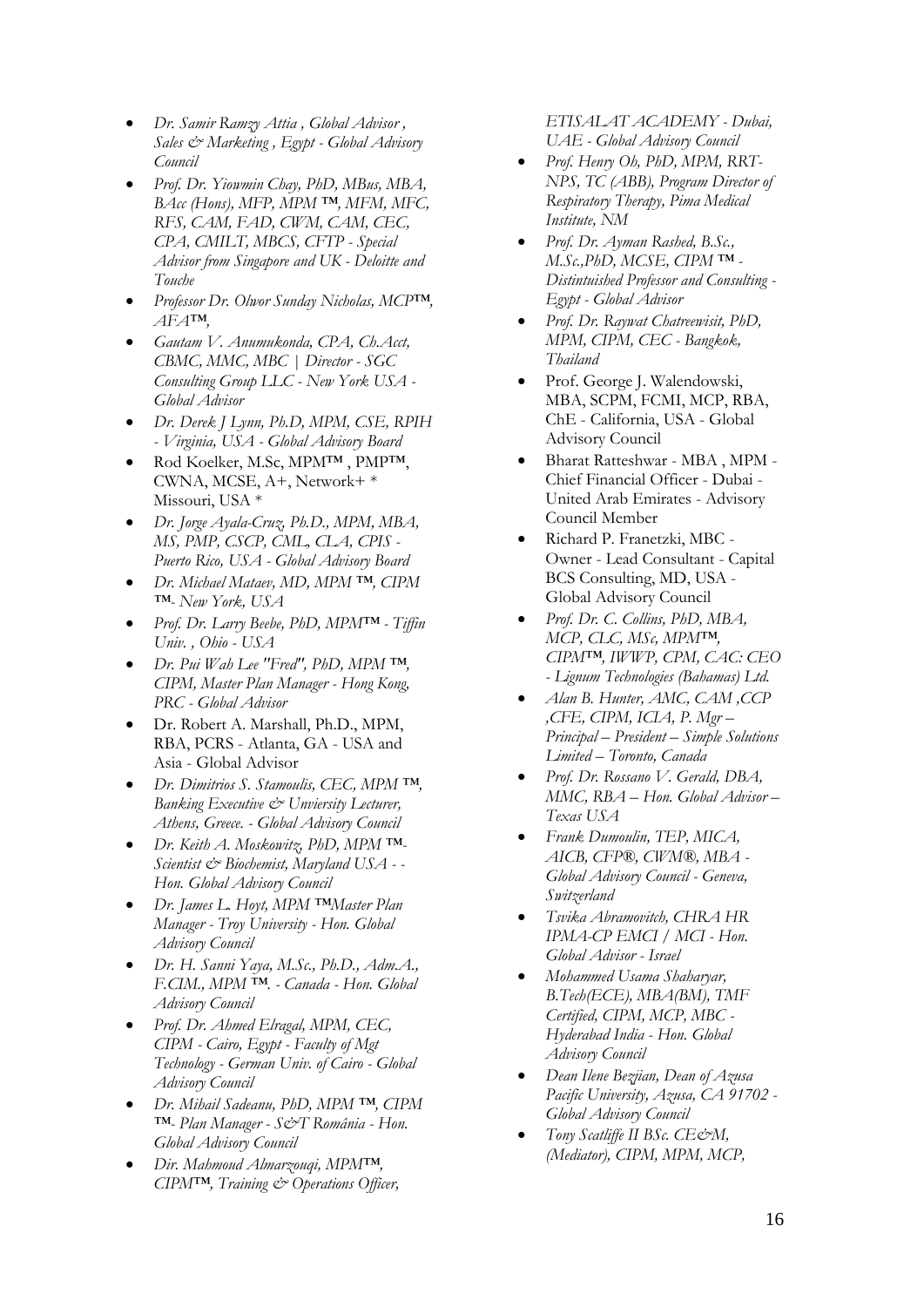*RBA, CPC, MQM - Hon. Global Advisor - US*

- S.A.V. Paul, FAAPM, M.Sc., MPM™, CIPM™, MBA. (Reading)-Global Advisor to the Council on Political, Economical and Educational Affairs.
- Lic. Cheryl Leichtman, CPA, MBA, CWM - Certified Public Accountant - Morristown, NJ USA - Global Advisory Council
- Jonathan D. Marseglia, LL.M., J.D., M.B.A, Hon. Global Advisory Council
- Malay Mitra, MPM ™ VP-Enterprise IRCP, Thailand - Global Advisory Council
- Lord Peter Malvey, MBA, MPM, CIPM, MCP - Principal Consultant - Houston/London/Abu Dhabi
- Richard S. Gendler, MCP, CBA, MFP, J.D., LL.M., J.S.D. (Cand) - Global Advisory Council
- Peter L. Rivera, MBA, RFS Director of Finance and Planning - Children's Hospital at Montefiore, CPP and The Children's Health Fund - Global Advisory Council
- C. Todd Thomas, LLM, MBA, ChE, CRA, CORM, MPM, CPCU, ARM, FRM, RF, CFC - Management Consultant - Global Advisory Council
- Mr. Roberto Guandique, IBM Certified PM & SME Contingency Planning/Risk Mitigation. RealTech International, Inc. Sr. Manager, Atlanta, GA. USA, Global Advisory Council.
- Mr. Marks Khalmuratov, MPA, CHRA™, RBA™ - Asia - Global Advisory Council
- Omar F. Cordero, CWM ® , MFP Corporate Banker - Florida USA - Global Advisory Council
- Keun Soo YOON, MBA MPM, MCP Hons. - Engineering Manager - DAEWOO Engineering & Construction Co.,Ltd. - Global Advisory Council
- L. G. Economides BSc(Hon), MPM®, CIPM®, CPRM®, FAAPM Director - Plans - Global Advisory Council Greece and UAE
- Mariama Zhouri, M.Sc, MFP, CAMS-Certified Anti-Money Laundering Specialist - MONTREAL, QC CANADA - Global Advisory Council
- Larry Castle, GDRP, MPM, ITIL, MCP Hons. - Plan Manager IBM - Global Advisory Council
- *Prof. Dr. Sean P. Rozario, DFA, MBA, MPM ™, MFP, FAD, CWM, MFC - Advisor Asia and Singapore.*
- *Mohamed Samir , CRCMP,CISRCP,CMRBD,CMBD, CICA,CIPA - Head of Internal Audit -Mashreq Bank -Qatar - Global Advisory Council*
- Brian M. Gielbeda, MS, MPM, PMP ®- Senior Plan Manager - Forrest Hills, New York USA (Hon. Global Adv.)
- *Marshall K. Posey, MPM, CIPM, MBA, PMP, CKM, CISSP - Camden, South Carolina, USA - Honorary Global Advisor*
- *Robert L. Stringfield , MPM - Reilingen Germany - Special Advisory Board Member*
- *Steven J. Ricks, MPM™, CIPM™, CPE™, PMP®, BS (Engineering, U.S. Military Academy, West Point, New York), - Chicago, USA - Executive Plan Manager - \*Global Advisor*
- *Dr. Patrick Eulogius Yau, MMC, CPMC, CPITC, MPM, CPRM, PMP, CEC, Chief Operating Officer – Governance, Risk, Audit and Compliance (GRAC), Hong Kong - Hon. Global Advisor*
- *Dwayne M. Manigault, MPM™, PMP®, Comptia IT Plan Plus Certified Plan Manager (Honorary Advisor)*
- Gopi Krishnan, MBA, CIPM ™, Head of PMO, Software Quality Assurance & Testing - First Gulf Bank
- *Dr. Tan Oon Lye, PhD, MPM, CIPM - Republic of Singapore \* Honorary Advisor to the Board*
- *Ashraf Al-Astal, MBA, BSc, MPM, PME, CIPM, MCSE - Plan Management Engineer - Gaza, Palestine - Hon Glo. Adv.*
- *LO Man-fung, Kelvin (*魯文鋒*), BBA (HKUST); PGDE (HKU); HighCert (HKSS); MSc (PolyU); MA(CityU); CCEBS (CGCC); CP MACS (ACS); CEC (ICECC) MPM PME (AAPM); WCSP (WCI); ITCP*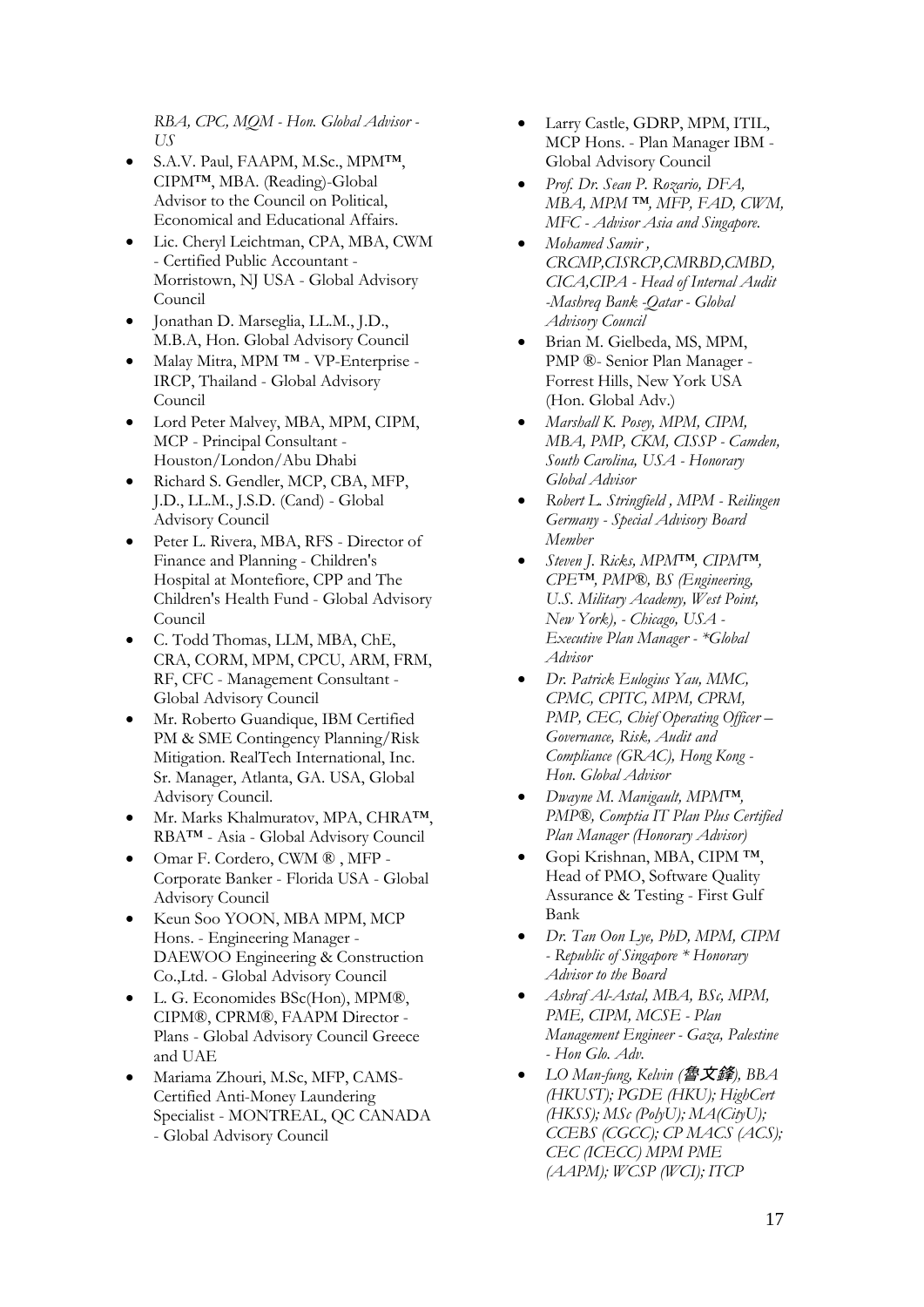*(CIPS); CNP (NPA); ITCP MIITP (IITP); MCP CEA CPC (GBM); CMALT (ALT); GStat(SSAI); AIMM CPMgr (AIM SA); MBCS (BCS); MACM (ACM); FAAPM (AAPM); FGBM (GBM); FIMIS (IMIS); F.I.M.S. (I.M.S); FFPBTM (FPBTM) - Lecturer (CUHK)*

- *Stefano Negri, CIPM - Plan Manager - Santa Ponsa, Spain - Hon. Global Advisory Council*
- *Israel Adebayo, M.Sc, MNIM, MPM, FAAPM - - Hon. Global Advisory Council*
- *Ubakeyen – Precious Mmarak UDOKANG, FCA, FCFM, (Usa) CCA, FAAFM, ACMA, ACTI, ACFE, MNIM, MBA(France). Cost Controller, Bollore Africa Logistics, Nigeria. Global Advisory Council Member.*
- *Peter L. Rivera, MBA, RFS ·Director of Finance, Montefiore Hospital - CHAM, Community Pediatrics - Global Advisory Council Member.*
- *Arogundade Olatunde AIPFM, ACE, AIPM, AGARP - Global Advisory Council Member.*
- *Swaran Joji, MBA, BE, Green belt - Six Sigma, PG Diploma in Financial Advising, PG*

*certificate in International business - Global Advisory Council Member*

 *Dr. Shivanand R. Koppalkar, Dip. (Computer Technology), ADCSSA&A, BE (Computer Engg), MBA - Business Administration (USA), Doctorate - Business Administration (USA), MPM ®, CIPM ®, PME ™, CEC ™ , CSA ™, CMBA™, MCP ™, MBCS, MMC™ , MBC™ , MQC™ , MQM ™, CSOE, CISRCP, CLC ™ , CSMA™ , CAM ™, Agile Methodologies - Certified Scrum Master & Certified Scrum Producct Owner*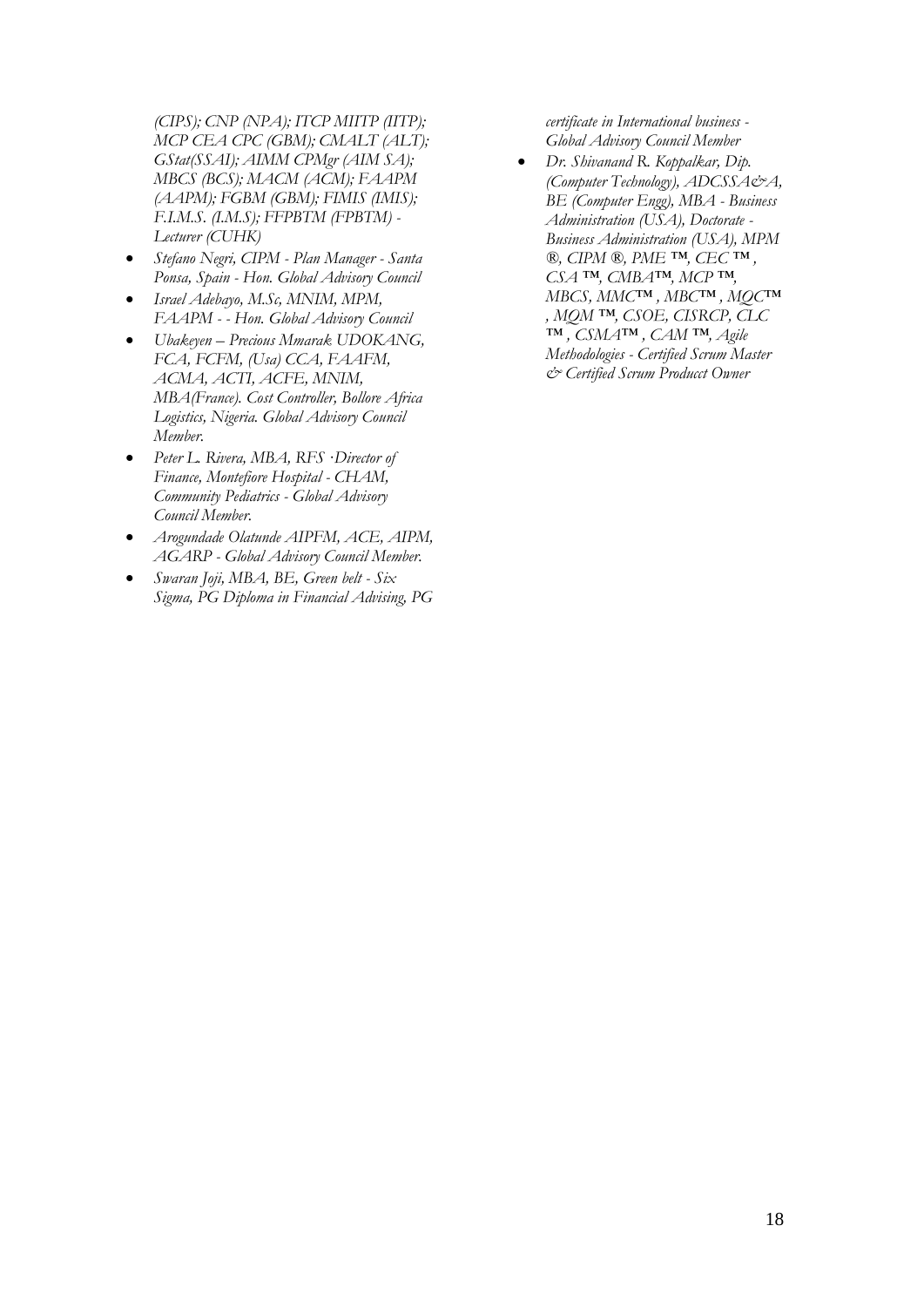# <span id="page-18-0"></span>Those who have achieved Certification from our Board of Standards & International Board are From Esteemed Organizations

Below is a selection of a few of the global organizations whose employees have earned Board Certification and Charter Membership.

#### <span id="page-18-1"></span>North American & Global **Organizations**

**Finance Institutions** HSBC Banking Group Citibank International Bank of America BNP Paribas Wells Fargo United Trust Bank AIG/AIA CIGNA Group MetLife Financial New York Life Zurich International ING Insurance Prudential Financial Manulife Financial ABN AMRO JP Morgan/Chase American Express (Financial Advisors) California Bank & Trust Wachhovia Bank Bank of New York Consolidated Financial Group UBS/Painewebber Salomon Smith Barney Merrill Lynch Morgan Stanley Fidelity Securities Barclays Bank US IRS – Fed Gov't.

#### **Service Companies**

Adecco Thomson Financial Reuters Bloomberg Cap Gemini Ernst & Young Deloitte & Touche Forrester Research KPMG Professional Services PriceWaterhouse Coopers Equant Western Union

#### **Governmental**

Internal Revenue Service Department of Justice Department of Interior Department of Treasury UAE Government China Government Singapore Government African Governments India Government

#### **Public Companies**

Procter & Gamble AT&T Bell (Canada) IBM Nokia Chevron Texaco GE Capital GE Aircraft Systems GE Medical Systems Honeywell Lockheed Martin Rolls Royce Industrial Volvo BMC Software Cisco Systems Fujitsu Microsoft Sharp Electronics McDonalds Paramount New York Stock Exchange NASD (National Association of Securities Dealers)

#### **Non-Profit Institutions**

Department of Justice Ministry of Finance Asian Development Bank World Bank UN - UNESCO UNITAR

#### <span id="page-18-2"></span>Middle-East Organizations

**Finance Institutions** National Bank of Kuwait Al Ahli Bank Abu Dhabi Commercial Bank Bergan Bank Commercial Bank of Kuwait Central Bank of Oman Union National Bank Kuwait Investment Authority Dubai Islamic Bank Central Bank of UAE Gulf International Bank Mashreq Bank The Investment Dar Bank Muscat Abu Dhabi Investment Authority Arab National Bank Emirates Bank Saudi Hollandi Bank Riyad Bank

#### <span id="page-18-3"></span>Asian Organizations

Temasek Holdings Pacific Insurance ICICI Bank HCL Technologies Bharat Petroleum MAA Mutual Berhad Royal Mint Wealth Management Srinakharinwirot University Syarikat Takaful Holding American Bourses Corp Apac Development Bernard Lim & Associates SingTel PCCW China Mobile Bank of Communications Bank of China Development Bank of Singapore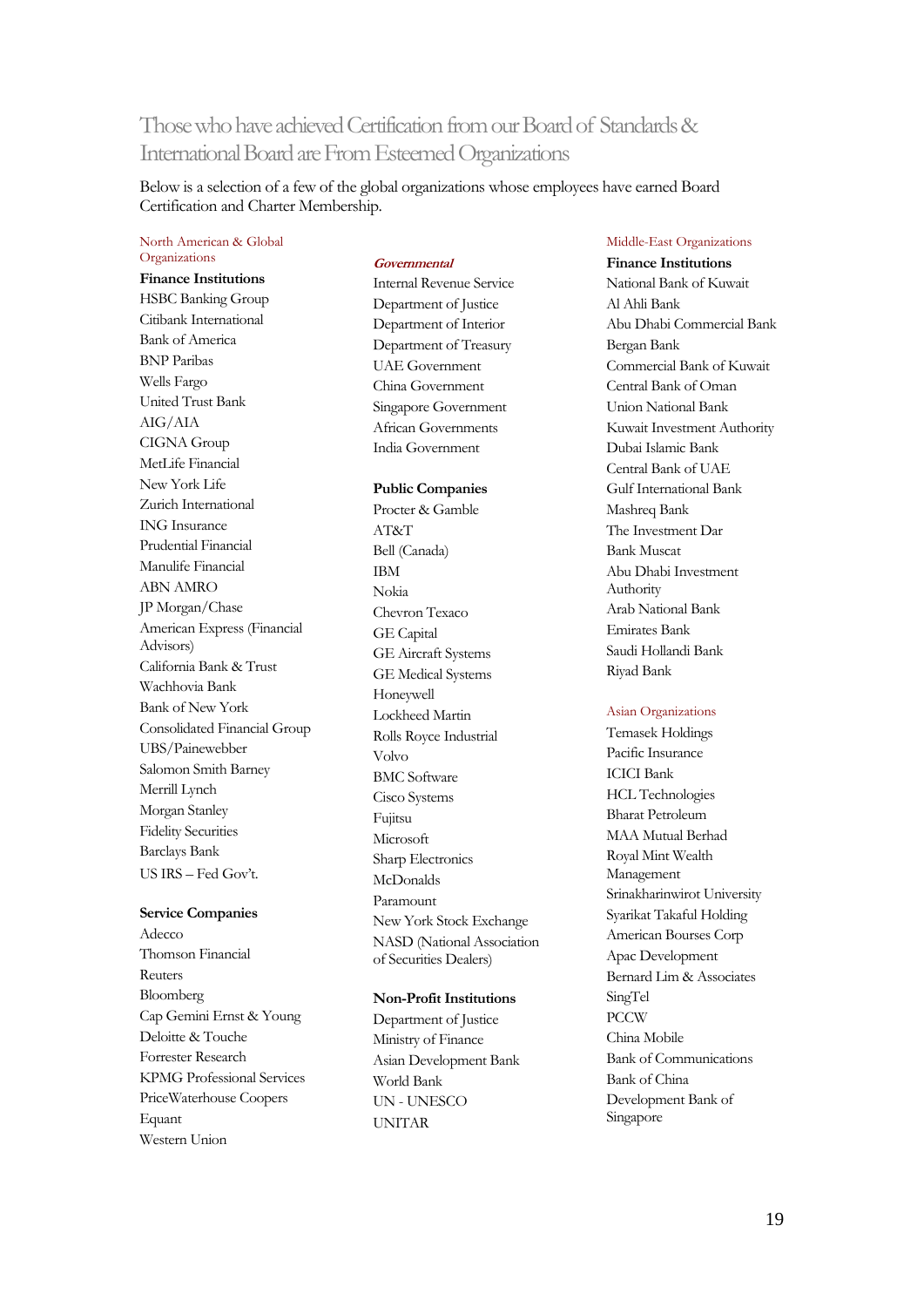### <span id="page-19-0"></span>**GAFM ® Alliances and Official Recognition**

### **Global Recognition of GAFM ®**

The GAFM  $\circledR$  is recognized globally. We are the 1st graduate organization in the world for Plan Managers where we offer Board Certification in key fields. Led by our Global Board of Standards that are professors, government leaders, ranking military from various countries, experts, scientists, and PhDs from around the world, the GAFM is a truly international organization that requires accredited education and experience.

The GAFM ® accredits approved graduate training in over 20 countries working in conjunction with accredited and leading education and training providers around the world.

- US Government Recognizes The **GAFM ® Trademark Registration USPTO**
- USPTO US Copyright of Curriculum and Program Creation
- US Dept of Education Disclosure and Listing of Standards.
- Recognized in the USA **New York Times** "About" Plan Management Certification Reference Authority Section
- [AABFS Arab Academy of Banking and Financial Services](http://www.aabfs.org/)
- Arab League of States via the AABFS
- NOCA National Organization for Competency Assurance Certifying Organ. Professional Member. - International Board of Standards
- Member of the ANSI American National Standards Institute
- Recognized University of California Legal Alliance with Univ. of California Silicon Valley with Chapter Authority to University of California
- Recognized by the CUNY City University of New York & Queens College USA - Articulation
- The Chinese University of Hong Kong Articulation
- Alliance George Washington University Washington DC GWU Masters in Plan Management Program Articulation
- Academic Articulation with Southern California Chapter Accredited Program Diamond Graduate Law Program - GAFM Approved e-Business and PM Diploma Courses
- UK and EU University Chapter Recognition Spain, Scotland, UK, and others.
- **[United Nations](http://www.unesco.org/)** Civil Society Registered and Disclosed as a Board of Standards
- US Department of Education Disclosed and Transparent International Board of Standards Government Websites on Professional Organizations
- US Department of Labor Certification Listings Career Voyages.gov
- **EUROPEAN -** *ABEI - [British Engineering Society](http://www.theabei.eu/index.php?option=com_content&view=frontpage&Itemid=54) - EUROPEAN - GAFM Italy Chapter- Casella Postale 1 2 28197 - Ronco Scrivia (Ge) - Italy Examination Center ABEI - British Engineering Society - address: via Padova, 127 20127 Milano - Italy*
- US Dept of Interior Guidelines AAFM Plan Management Standard and Protocols Recognized
- GAFM Guides and Handbooks used a major colleges such as some of the New York Stock Exchange DeVry University Plan Management Courses
- IBA Indian Business Academy
- Graduate Management Board and International Management Consultants Advisory Council
- The List of **Top 3 Global Plan Management Certifications**: [Article](http://www.pmpcertificationtips.com/top-project-management-certifications)
- AEDE Business School EU Chapters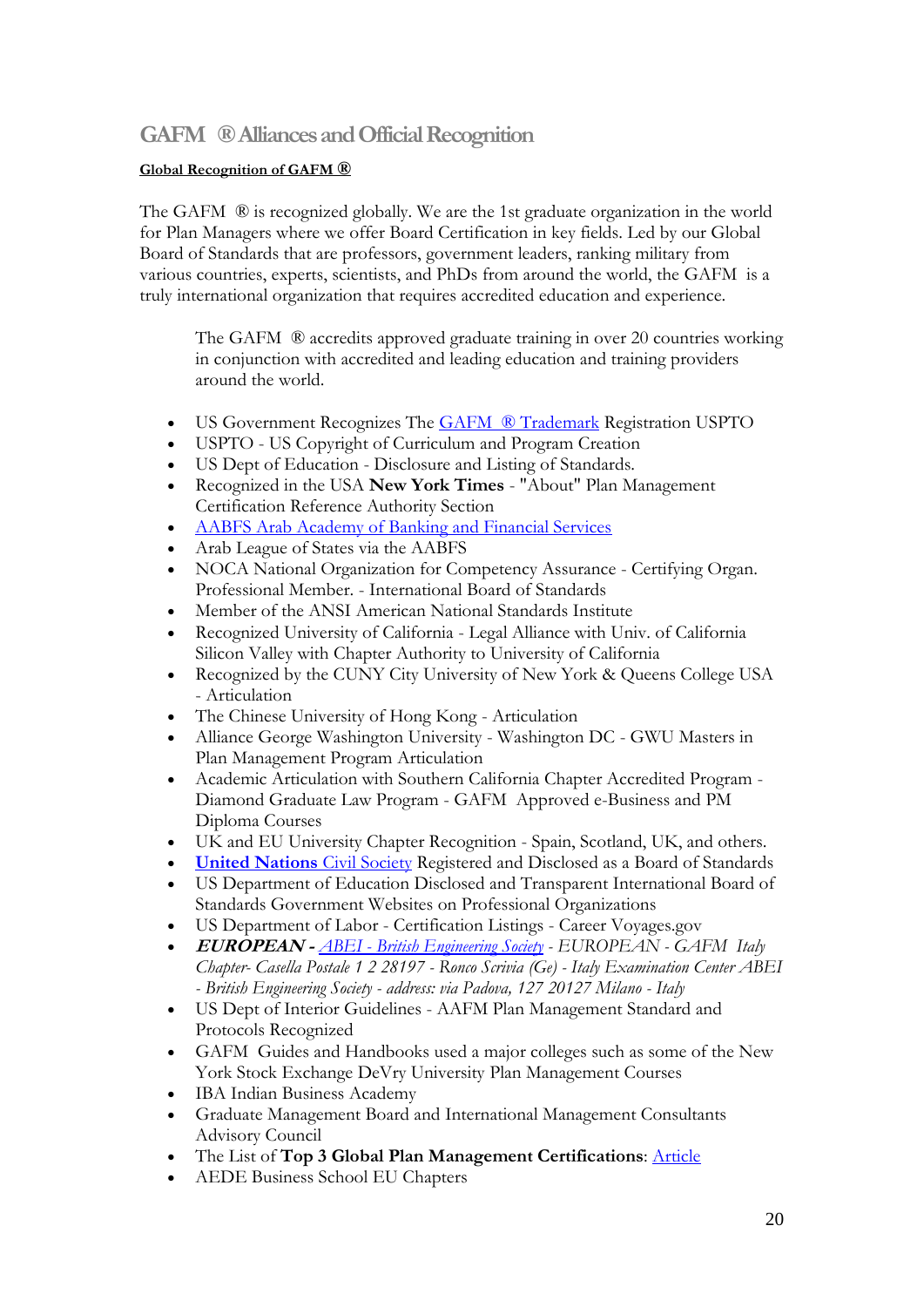- India India Institute for Plan Managers
- ACCE The African Economists Association
- EFI The Egyptian Finance Institute
- LAC The Latin American Capitulo
- The Royal Society of Fellows RSOF
- Singapore IAPM chapter
- Certification Council International
- Government of India Presidential Advisors Recognition
- NBEA National Business Education Association NBEA
- NASA Recommended Resources
- [The History of Plan](http://www.articlesnatch.com/Article/An-Overview-On-The-History-Of-Project-Management-And-Current-Project-Management-Salary/2618011) Management How GAFM was the first graduate plan management body.
- PMQ PM Qualifications Authority
- ISBE International Society of Business Education
- American Academy of Financial Management™
- Institute of Certified E-Commerce Consultants™
- [IBC Global 2010 -](http://www.pmforum.org/blogs/press/2010/05/ProjectManagementviewedfromadistancepractical.html) Informa See Press GAFM ® Copyrights IP Agreement Recognized in Contractual Alliance Agreement
- University of International Cooperation Americas
- International Federation for Financial Standards
- Forbes News Morningstar News
- Digital 50 Ad Hoc News CentreDaily News
- Yahoo Finance
- *Profesionales de América Latina Grupo Bancario*
- *Internasionale Instituut vir Belasting & Finansies IITF*
- *China Plan Management Task Force Council*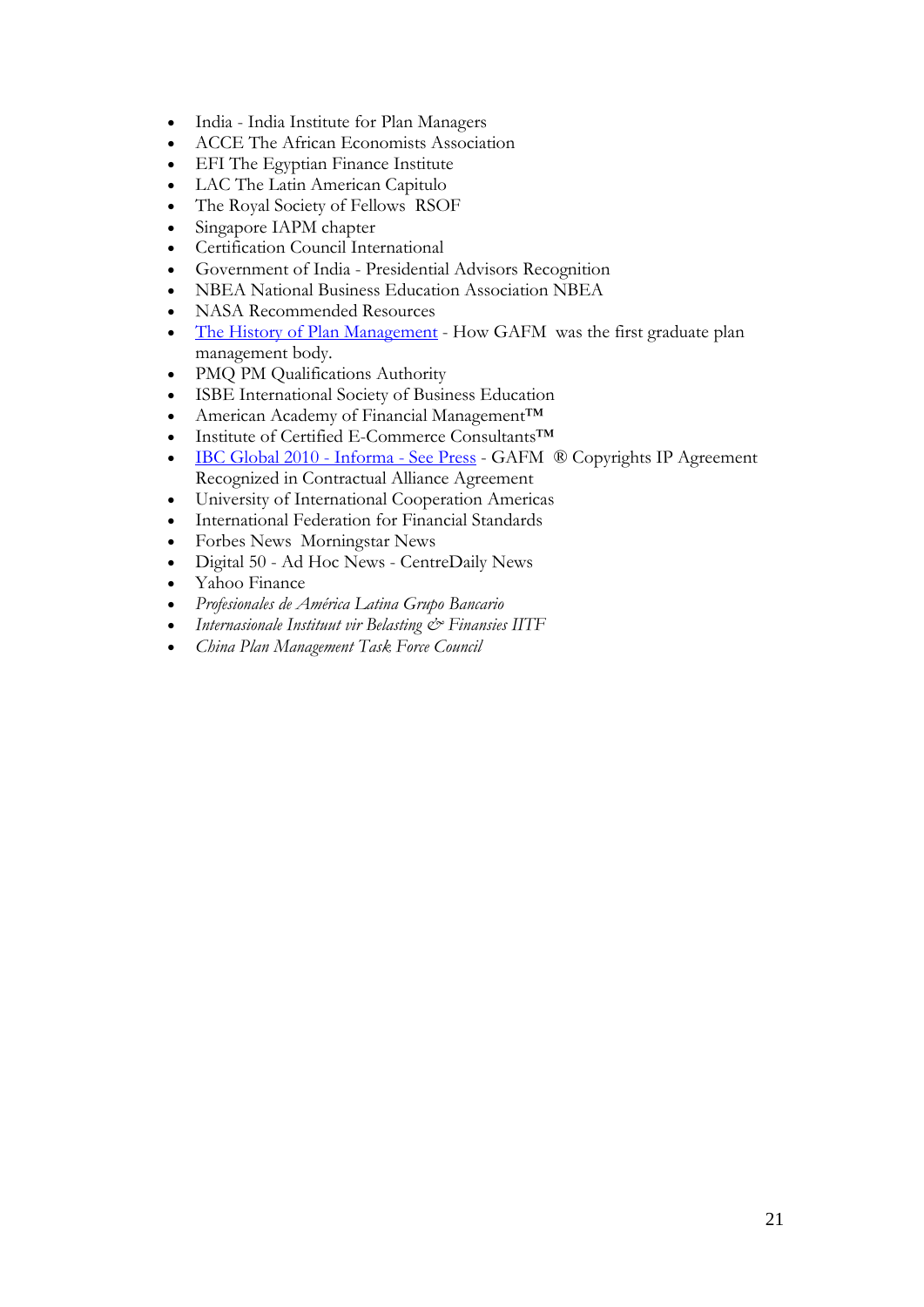# **Benefits of Membership and Certification by GAFM ®**

- Gain Post Nominal recognition from our Global International Board of Standards
- CBA Certified Business Accreditation Standards
- Use of GAFM ® Professional Designations after your name on your Business Card and on your Promotional Materials.
- Online Career Tools
- Professionally promote and illuminate your graduate education, hard work, accredited education, and specializations.
- Protect your job with an independent, recognized and global society and authority
- Digital Competitiveness You can add GAFM ® to your Online Resume & Improve your image and salary potential
- Handsome membership and Certification Documents suitable for framing shipped to you.
- Use of our GAFM ® Member CEC Job Tools and Job Board
- Use of the GAFM  $\circledR$  `Research, Publications and Web Tools
- Global Verification of Members for Employment
- Ability to be listed on our employment certification verification web registry and possibly become a committee member.
- Possibility to earn further GAFM ® graduate certification or charter in areas of: Quality, Service/Process, HR, Marketing, and Planning.
- Fellows of the Academy and Advisory Council Members can: Nominate new members for certification, Author & Publish Articles in our Network, Add the Fellow distinction to their resume, open a local chapter, provide executive insights for innovation to the Board.
- Become a Fellow of the Academy
- Obtain Dual membership in the Global Academy.
- Free Digital Books and Tools for Members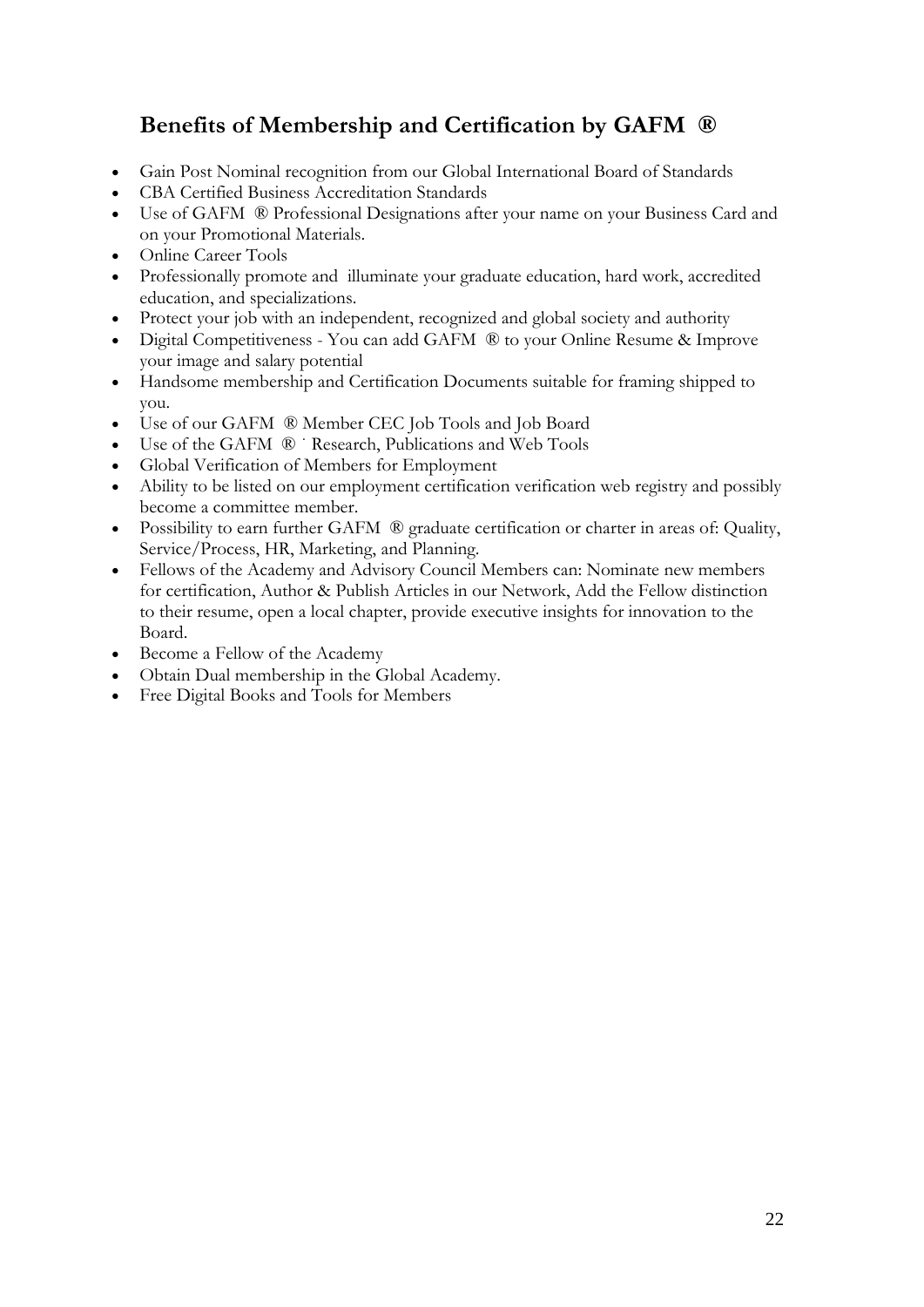# **The Board of Standards and Academy Strategic Mission:**

The GAFM ® IBS ™ International Plan Management Commission provides standards for Board Certification in the areas of Graduate Plan Management Knowledge and Methodology.

<span id="page-22-0"></span>*Rational:* 

As there had not been a graduate professional business qualification specifically for graduates of the world's top business and law programs, the GAFM ® has met this need and become the organization of choice for highly educated individuals or industry experts because GAFM requires an accredited college degree or equivalent for membership and certification. The GAFM ® receives its license, sanction and authority from the IBS International Board of Standards ™.

<span id="page-22-1"></span>Management -Certification

[www.GAFM.org](http://www.gafm.org/)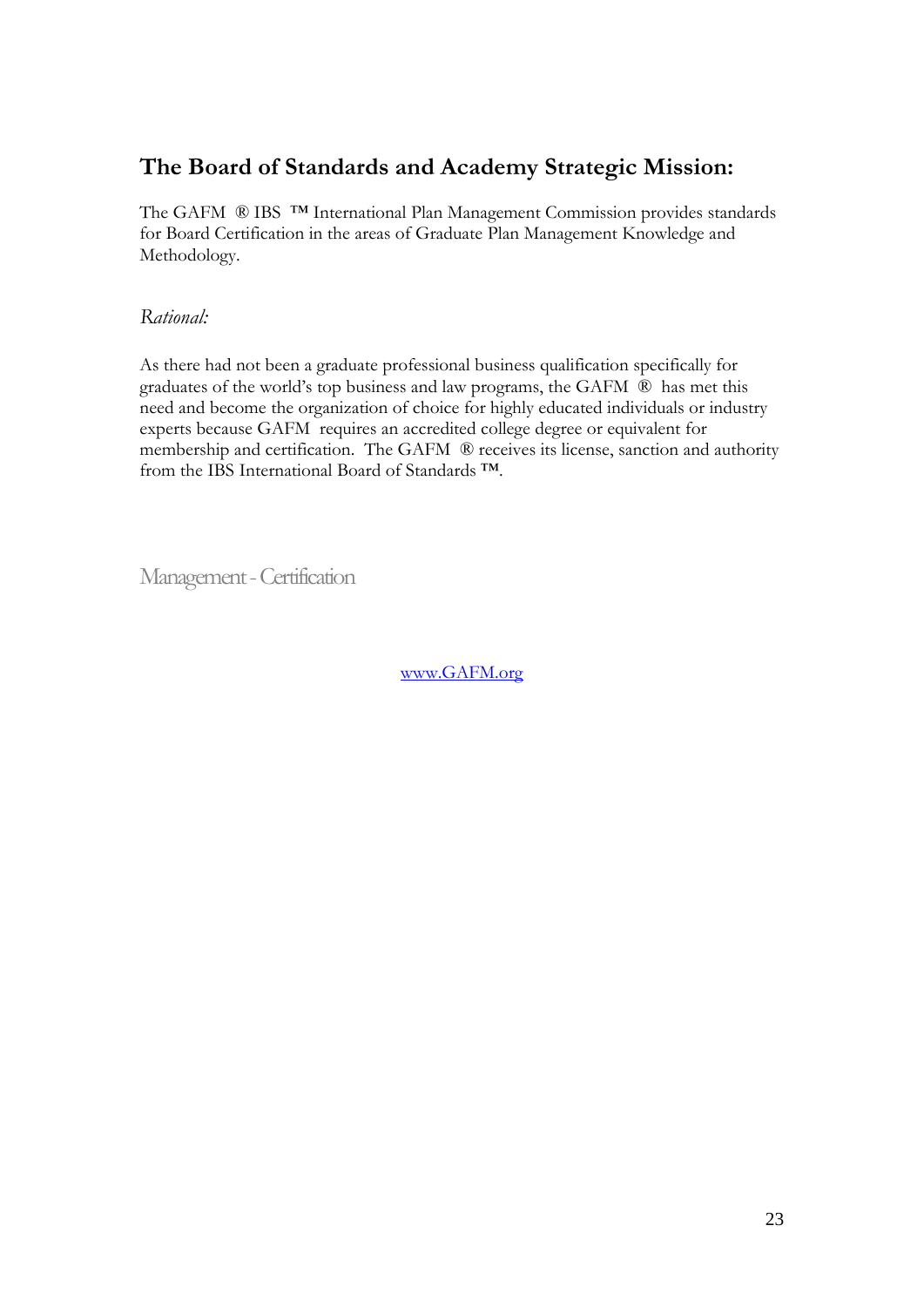# **UnMatched Graduate Standards in Plan Management**

The GAFM ® Executive Designation Programs provide the assurance that the holder has met the suggested criteria for graduate credentials set out in the Ibanez US Supreme Court Dictum and Decision. Further, the IBS ™ and GAFM ® board certification requires meeting 6 different levels of global criteria including ethics and our global body of standards which are the 1st Standards specifically based on the documented methodology used by government agencies and departments. Acceptance into the GAFM ® is a high distinction and requires the holder to possess a graduate level portfolio of skills and knowledge. Acceptance statistics are not high, and the designation when achieved is a high honor strictly for accredited degree holders or individuals with equivalent backgrounds.

### <span id="page-23-0"></span>**6 Graduate Standards & Requirements of GAFM ® and IBS :**

- 1. GAFM ® IBS ™ Commission Sanctioned Education
- 2. College Education or Equivalent
- 3. Successful Assessment or Testing
- 4. Abiding by the GAFM ® IBS ™ Ethics Agreement
- 5. Management Experience
- 6. Sanctioned IBS GAFM ® Continuing Education

After completing the training with an approved provider and successfully completing all membership criteria for GAFM ® certification, the training provider can then forward the nomination to the IBS ™ Board of Standards for Processing and Registration for global board certification and designations. You then become listed on our global database which allows you to be credential checked and confirmed online from around the world while also giving you private login access to world class plan management articles, publications, power points, job tools, and information.

### <span id="page-23-1"></span>**Foundational Ethical Policy and Code of Conduct for the GAFM ® Global Members**

- Members agree to abide by all of the laws of your jurisdiction and country of employment regardless of where you are living.
- To keep all customer and plan relationships and information confidential unless Members can legally disclose it.
- Members are to engage all plans with effectiveness and efficiency.
- To work with zeal and diligence with all plans
- To communicate in good faith with your team members
- You are to use the IBS Trademarks in the spirit of high ethical standards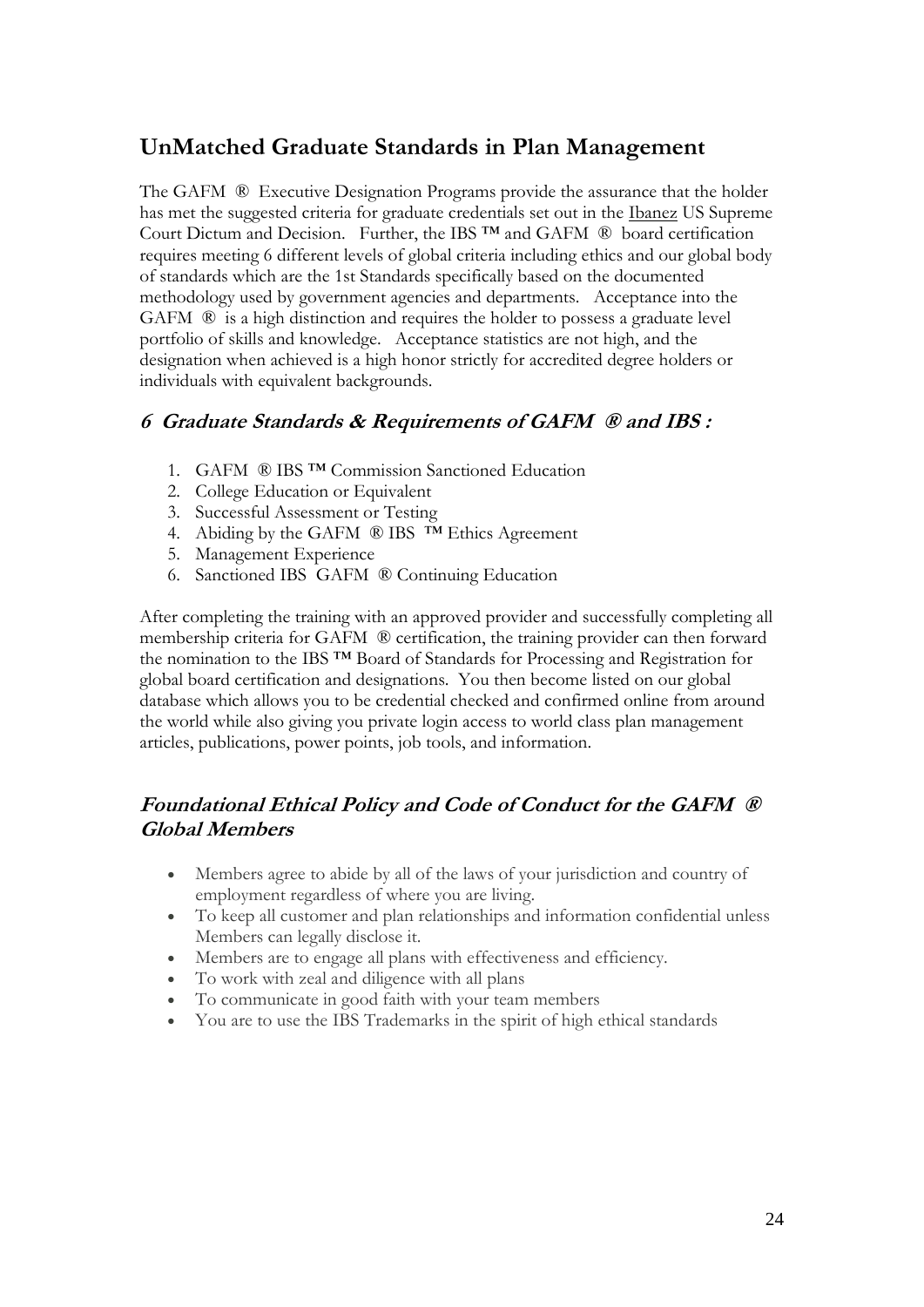## <span id="page-24-0"></span>**IBS** *™* **Commission - Purposes of Business Management**

The purpose of Executive Management is to ensure the plan achieves its goals & objectives, by planning, directing, tracking, and controlling, and improving the activities necessary for development and delivery of required products and services. The IBS ™ Plan Management Methodology involves developing plans and maintaining them throughout the plan life cycle. Estimates are established and maintained regarding cost, schedule, size of work products, and critical technical parameters. Commitments to plan objectives and plans are established and maintained throughout the plan. Plan participants and stakeholders are identified and organized to meet plan objectives. As the plan is executed, the plan and performance are monitored and tracked in accordance with the plan. Corrective actions are taken as needed to ensure the plan will meet its objectives. Continuous improvement is enhanced at all levels.

### <span id="page-24-1"></span>**Goals of Executive Management**

- 1. Plans are established, maintained, and executed to provide required products and services that reflect customer and stakeholder needs.
- 2. Estimates of the plan's planning parameters are established and maintained to support resource estimates.
- 3. Commitments related to the plan are established and maintained.
- 4. Progress of the plan is evaluated against its plans.
- 5. Corrective actions are taken when appropriate and managed to closure.

### <span id="page-24-2"></span>**The Essence of the GAFM ® IBS Methodology**

Business Management methods are used to establish and evolve plan plans, to assess actual achievement and progress against the plans, and to control execution of the plan to successful conclusion. The resources applied to plan management should be scaled according to the size and complexity of the plan. Stakeholders should be involved in plan planning to ensure every participant understands what resources are required and commits to providing them when needed. Examples of small plans are typically found in research or infrastructure efforts. The determination and continuous adjustment of the appropriate effort and scope for management of a plan is an appropriate activity of Management. Coordination and commitment among affected groups and individuals (stakeholders) is critical to successful development and execution of plans. The detail and formality with which Plan Management steps are applied should be adjusted according to the size, criticality, complexity, and risk of plans. Some level of disciplined plan management is appropriate for the smallest of plans. Plan Management methods and steps are applicable to all manner of plans, including planning, new product or service design and development, production, operations, maintenance, product or services evaluation, and support. Management applies to managing a business unit or a service organization. The manager is ultimately responsible to the customer.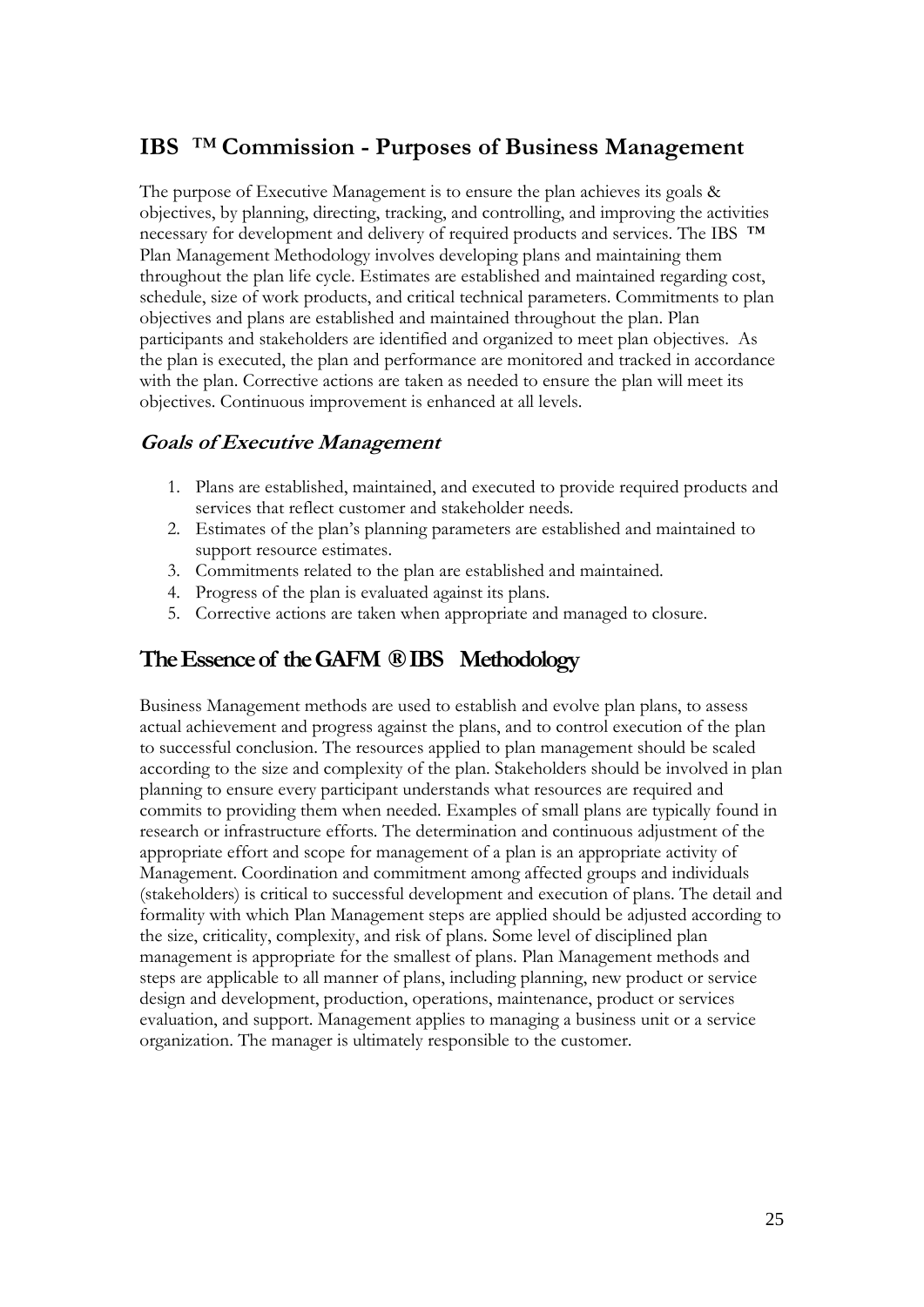### <span id="page-25-0"></span>**BusinessManagement Gains Control Over the following**

- **TIME -** The amount of time required to complete the plan. Typically broken down for analytical purposes into the time required to complete the components of the plan.
- **COST -** Calculated from the time variable. Cost to develop an internal plan is time multiplied by the cost of the team members involved.
- **QUALITY -** The amount of time put into individual tasks determines the overall quality of the plan.
- **SCOPE -** Requirements specified for the end result. The overall definition of what the plan is supposed to accomplish, and a specific description of what the end result should be or accomplish.
- RISK Potential points of failure. Most risks or potential failures can be overcome or resolved, given enough time and resources.

## <span id="page-25-1"></span>**GAFM ® Methods are composed of several key activities such as:**

- ◆ Planning the work
- $\blacklozenge$  Investigation and Diagnosis
- Assessing risk
- Estimating resources
- ◆ Organizing the work
- Acquiring human and material resources
- $\blacklozenge$  Assigning tasks
- $\blacklozenge$  Directing activities
- Controlling plan execution
- Reporting progress
- Analyzing the results based on the facts achieved
- ◆ Continuous Improvement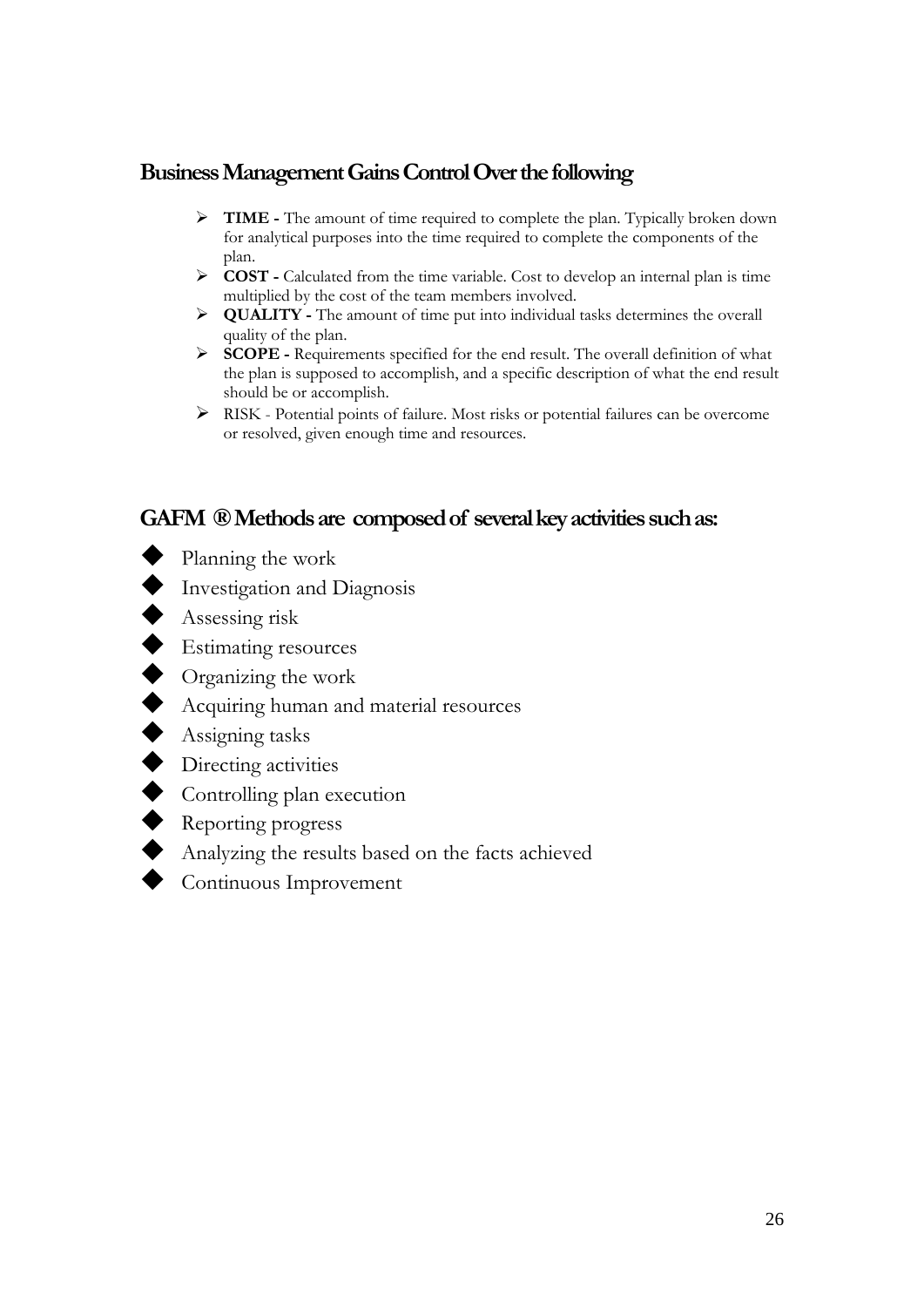# <span id="page-26-0"></span>**GAFM ® IBS ™ 12 Steps to Management © and PlanManagement Best Practices**

- 1. **Define objectives, scope, and outputs:** Define objectives, scope, and the work products and services that are to be provided by the plan.
- 2. **Define the activities and life-cycle approach:** Define the activities needed to achieve optimum outputs and the life-cycle approach that will be used.
- 3. **Estimate planning parameters:** Estimate and document the work product and task planning parameters that provide a basis for resource estimates.
- 4. **Estimate resource requirements:** Estimate the effort, cost, and other resource requirements.
- 5. **Establish schedules:** Develop management and technical schedules for the plan
- 6. **Establish and maintain plans:** Establish and maintain a complete set of plans for providing the products and services throughout the plan's life cycle.
- 7. **Establish commitment:** Establish and maintain commitment of affected groups and individuals to the management objectives and plans, and commitment of resources as identified in the plan.
- 8. **Organize to meet management objectives:** Identify individuals or teams that will be assigned the resources and responsibilities for meeting plan objectives.
- 9. **Manage the Business Plan:** Communicate plan plans, direction, corrective actions, and status, and coordinate plan activities.
- 10. **Monitor Performance:** Monitor and track plan activities and results against plans.
- 11. **Review and Analyze Performance:** Conduct formal and informal reviews of plan performance and analyze variances from plans.
- 12. **Take Corrective Action:** Take corrective actions to address problems.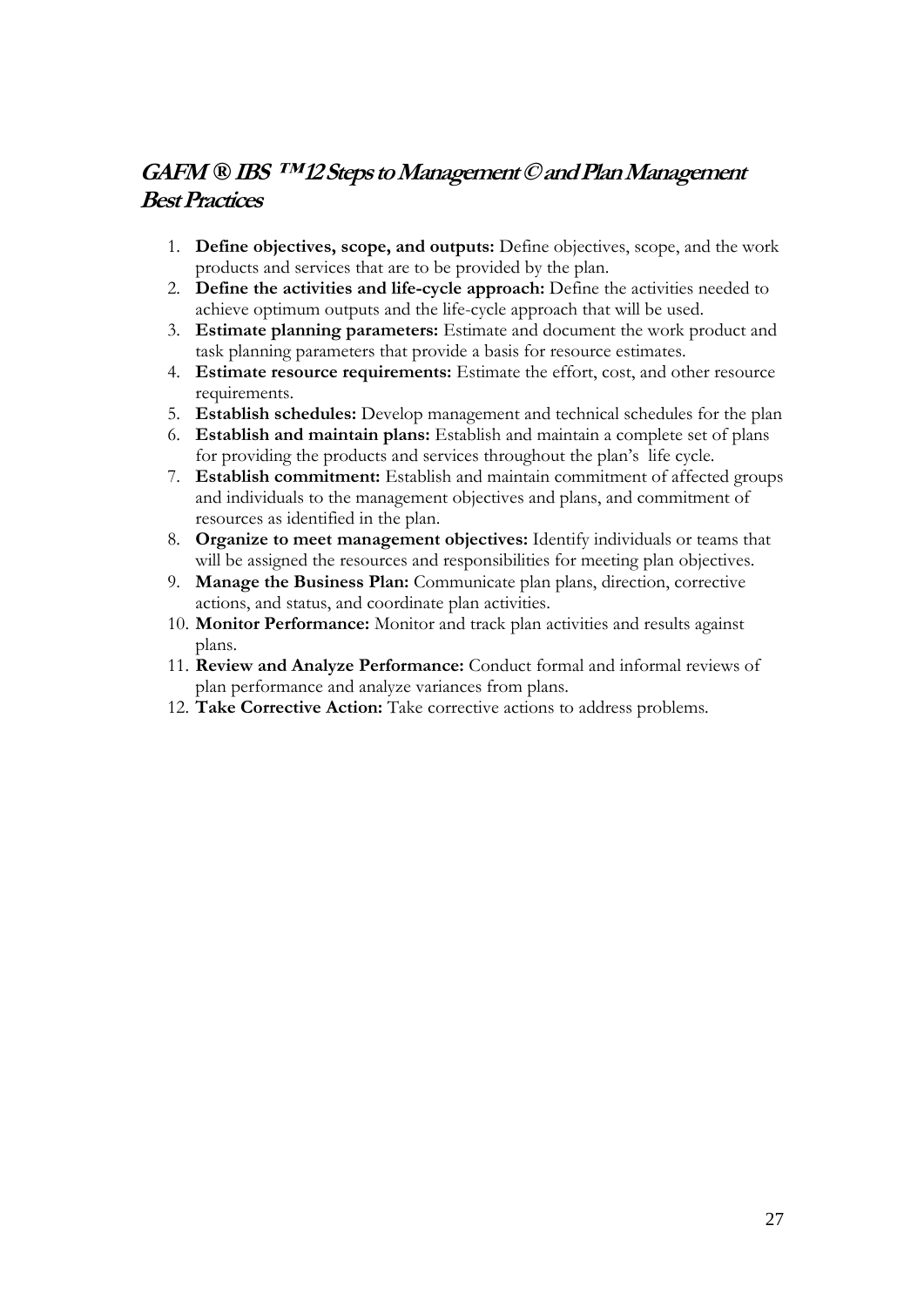# <span id="page-27-0"></span>**Ethics & Code of Conduct for GAFM ® IBS ™ ©**

- 1. You agree to abide by all of the laws of your jurisdiction and country of employment regardless of where you are living.
- 2. To keep all customer and relationships and information confidential unless you can legally disclose it.
- 3. To work with zeal and diligence with all plans
- 4. To communicate in good faith with your team members and supervisors.
- 5. Promote Productivity, Efficiency and Effectiveness.
- 6. You are to use the IBS Trademarks in the spirit of high ethical standards
- 7. Assist other plan managers in their professional development
- 8. Engage fair and just treatment of other managers.
- 9. Ethically provide information about business cost, time and quality.
- 10. Use utmost care in the receipt of gifts or any other perks.
- 11. Maintain personal accountability and responsibility for plans.
- 12. Maintain high professional conduct in my affairs.
- 13. Encourage others to act fairly and ethically.
- 14. Strive to protect the safety and health of the public at-large in our work and plans.
- 15. Avoid legal conflicts of interest.

# **Breach of Conduct:**

At any time, a member can be put on probation or have their use of credentials stripped for any of the following reasons:

- Lapse of good standing with the organization. Good standing includes lack of payment for membership, certification, course, or designation use.
- A breach of any of the above ethics guidelines.
- Mis-use of any of the GAFM IBS trademarks, content, literature, training materials or brand.

If a member has breached the Board of Standards rules, the Board may review and vote to either put the member on probation or revoke the certification and membership. A revocation would include banning the member name from any GAFM or IBS materials and the legal injunction upon the member to not use any of the GAFM or IBS brand or marks ever again.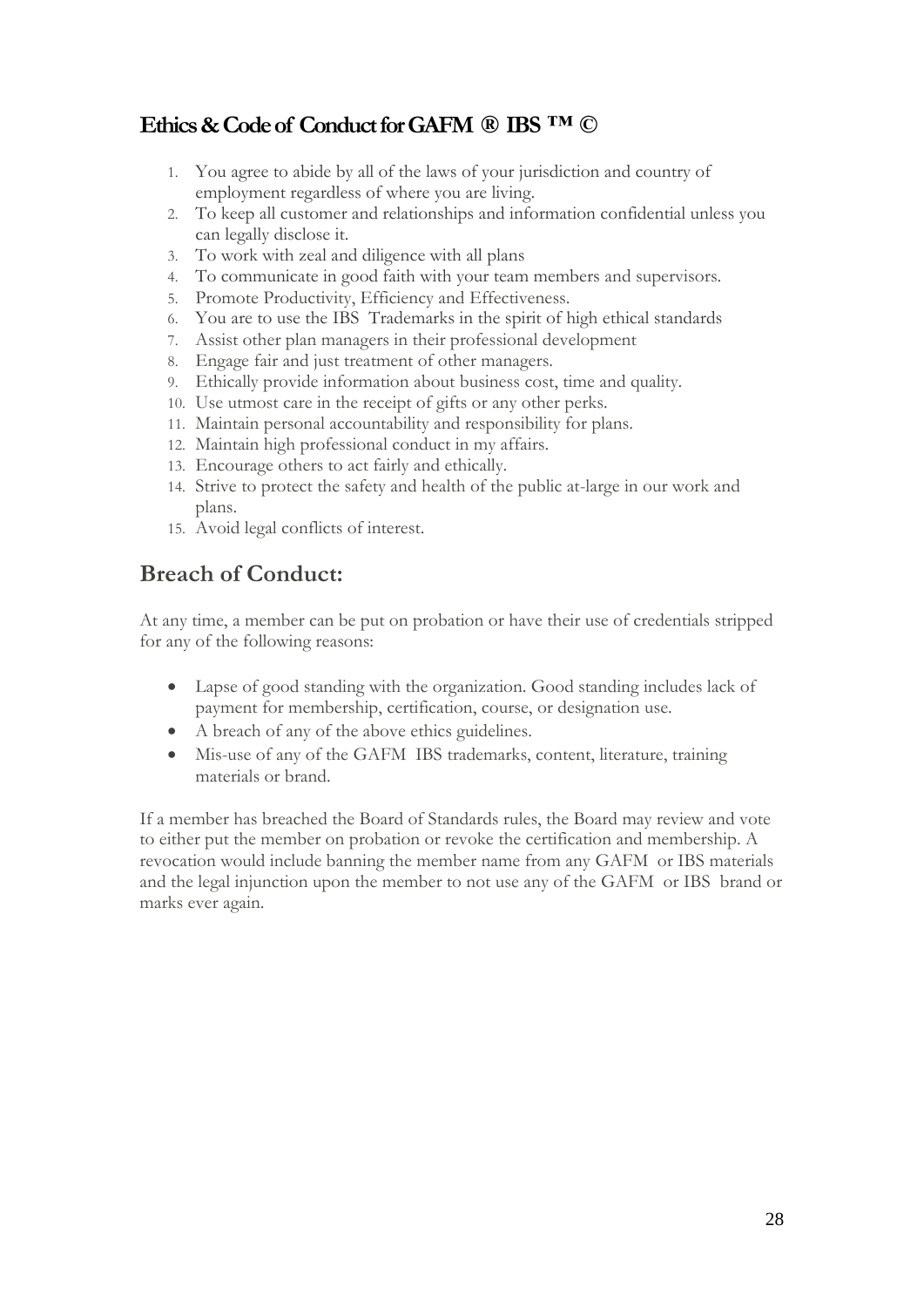# **Online Law School – The LLM Graduate Law School**

ONLINE Course[s http://llmprogram.org/GAFM .html](http://llmprogram.org/aafm.html) are sanctioned by the *American Academy of Plan Management*™ ([GAFM \)](http://www.aapm.eu/). Successful course graduates are eligible to petition Prof. Byrnes or Prof. Mentz for charter and certification without further examination.. The International Board of Standards already has articulation agreements with the The AACSB International and the ACBSP Accreditation Agencies. After your petition and nomination by the Deans offices, you can process your application directly to the GAFM Board of Standards.

Thomas Jefferson School of Law is fully accredited by the [American Bar Association](http://www.abanet.org/legaled/postjdprograms/postjd-school.html) and is a member of the American Association of Law Schools. The Diamond LLM Program is hosted and delivered from the TJSL law School.

- TJSL is Accredited and Recognized by the American Bar Association
- TJSL is a recognized member of the AALS American Association of Law Schools
- This Graduate Law Program is approved to offer: 1) LLM Master of Laws for attorneys and CPAs, 2) JSD Doctor of Juridical Science (PhD Level Research Degree), and JSM Masters for non-graduate degree holders.,
- TJSL is a [recognized provider](http://www.abanet.org/legaled/postjdprograms/postjd-school.html) of Post Doctorate Law Programs and Graduate Legal Education by the American Bar Association - [See ABA Link](http://www.abanet.org/legaled/postjdprograms/postjd-school.html)
- This Diamond TJSL Graduate program is recognized and listed on the Section of Legal Education and Admission to the Bar on th[e ABA Website](http://www.abanet.org/legaled/postjdprograms/postjd-school.html)
- This TJSL [Diamond Program is officially listed and recognized](http://www.abanet.org/intlaw/students/llm.html) on the ABA Section of International Law in the International Law Programes sanctioned list. [See Link](http://www.abanet.org/intlaw/students/llm.html)
- Our EDU Official Address is here[: www.llmprogram.tjsl.edu](http://www.llmprogram.tjsl.edu/)

\*Legal Note: Each jurisdiction globally and in the USA in particular may have various promotional rules and advertising regulations for persons who provide legal advise and and hold out legal credentials to the public..

\*Select Global Training Providers included: AAFM® , USA, Queens College, University California Silicon Valley, Plan Management Resource Group, IIR, , IBC Asia, INFORMA, Lignum Technologies, and many more. All members and certification holders subject to laws and jurisdiction of their own country. Please read terms and disclaimer of the IBS Board Website as they apply to this handbook.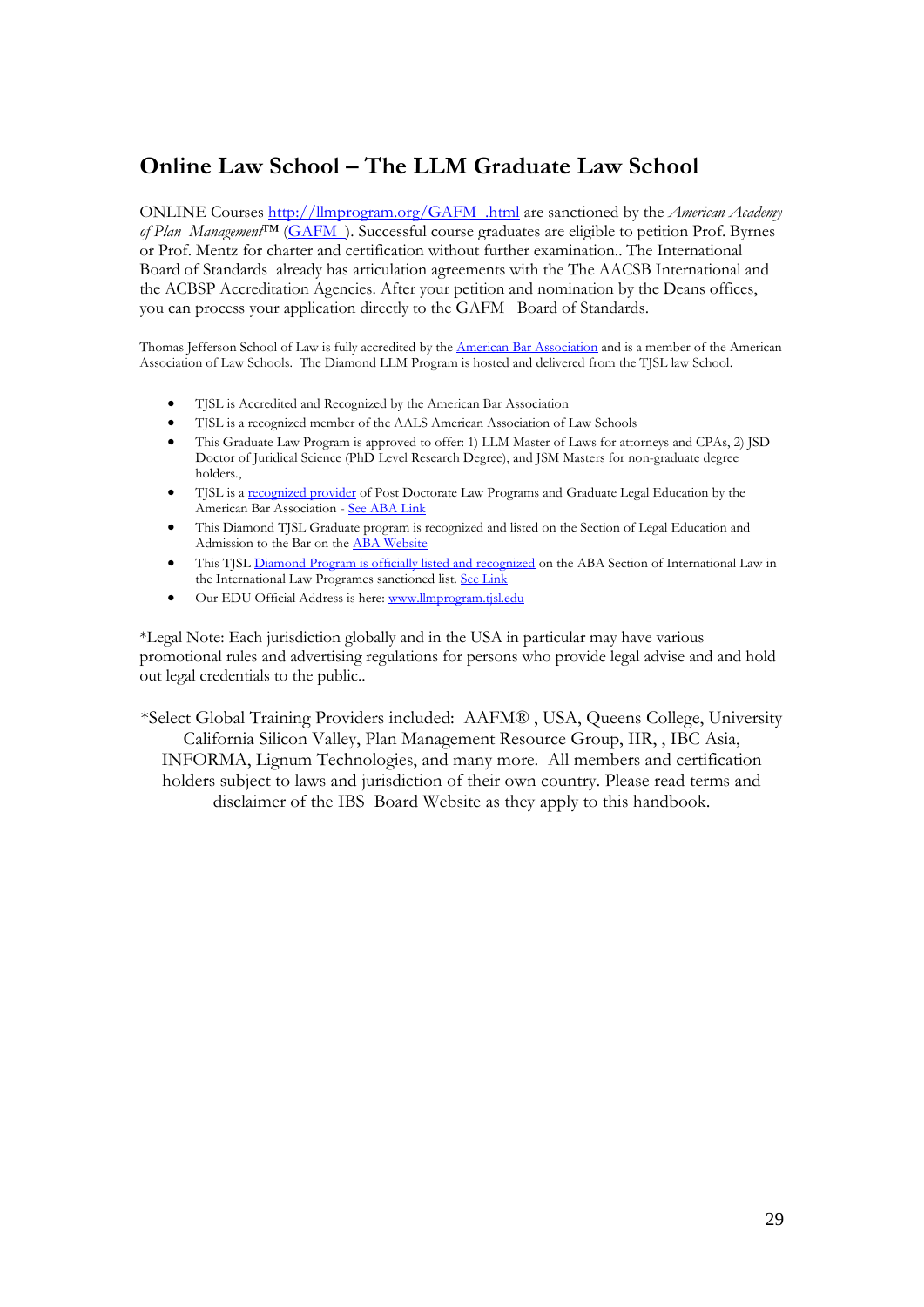## <span id="page-29-0"></span>**Partner with GAFM to Provide Approved Certification Programs**



**GAFM** is experiencing phenomenal worldwide growth. To capitalize on our global certifications and brand, we seek to expand alliances and approved new providers of our education in relevant territories.

### <span id="page-29-1"></span>**Partnership / Provider Requirements**

The best alliances are typically: established colleges, conferencing organizations, training companies, consulting firms, or universities. You should already have marketing in place with an extensive database of clients and prospects. Our successful alliances also contacts and existing relationships with the major corporations, banks, industries, airlines, government departments and so forth in your location.

If you are in Asia, India, Africa, Europe, China, Canada, USA or Latin America, we can discuss options where you can be an approved provider of qualifying certification programs.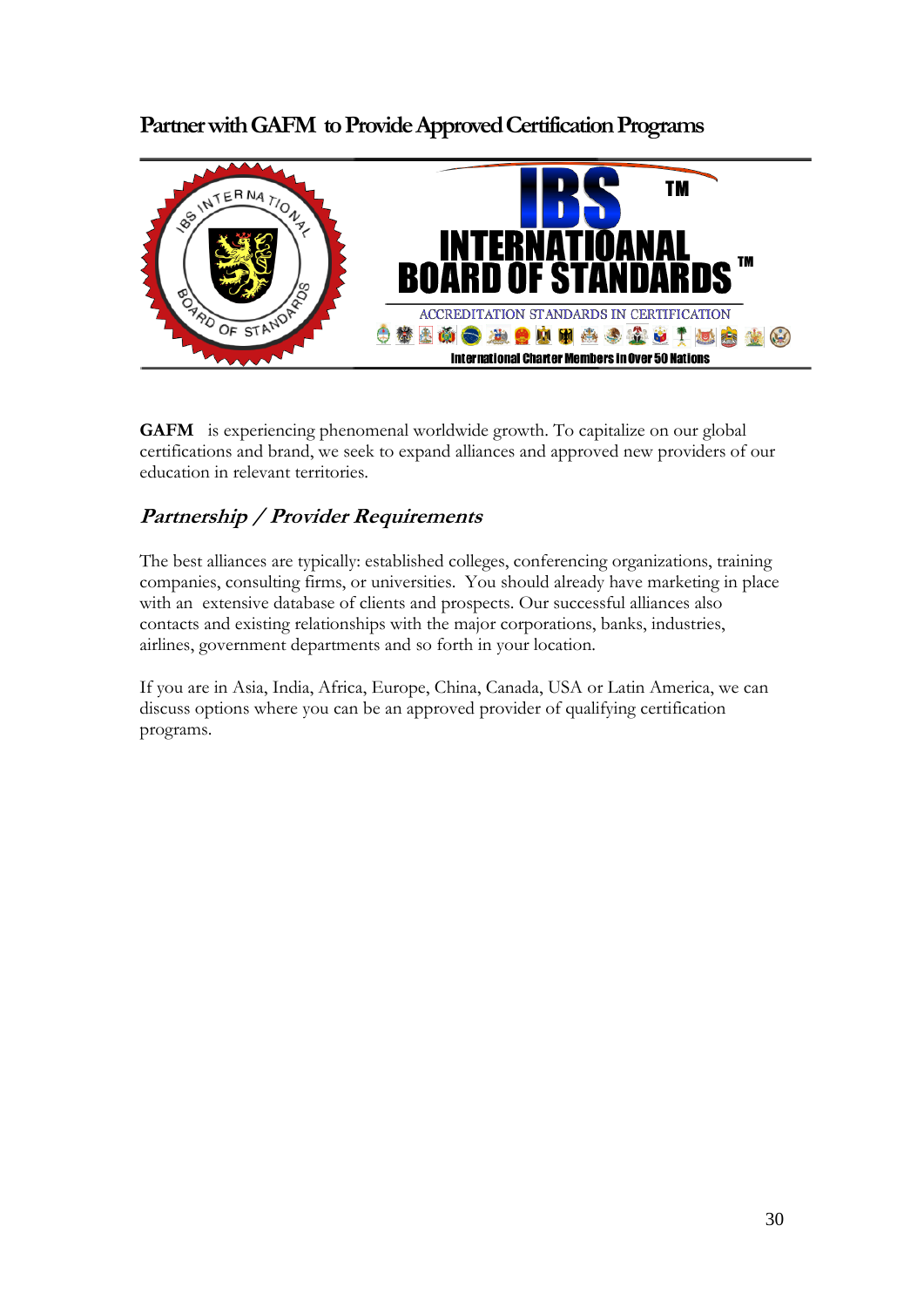### **Appendix A – GAFM ® Facts and Trademark Regulation**

USA - Hong Kong – New Orleans –US – India – Africa – Singapore – Dubai – Beijing and More



### <span id="page-30-0"></span>GAFM **®** Structure and Authority

The GAFM ™ has seen a meteoric rise to affluence and membership in recent years, as executives, managers, and degree holders strive to maintain and augment their education, credentials, integrity, and skill sets.

The GAFM ® Board of Standards ™ is the certifying body and regulatory body for the much sought after GAFM ® Designations and Credentials. GAFM Executive Designation Programs provides the assurance that the holder has met the suggested criteria for graduate credentials set out in the Ibanez US Supreme Court Decision. Further, the GAFM board certification requires passing 6 different levels of standards including: College Education, Testing, Ethics & Professionalism, Degree, Experience, & Continuing Education. Acceptance into the GAFM ™ is a high distinction and requires the holder to possess a graduate level portfolio of skills and knowledge. Acceptance statistics are not high, and the designation when achieved is a high honor strictly for those who have earned a college education.

The GAFM ® was the first in the USA to offer a Graduate Business Management Charter Certification based on accredited education, exams and courses.. The GAFM ® Flagship programs have had a huge impact worldwide in the pedagogy and quality of education standards.

The Global Academy of Finance and Management  $\mathcal{R}$  is governed by a vendor-neutral independent professional Super Board of Standards and Accreditation Council. The GAFM Board of Standards is made of appointments from amongst the professional, academic and industry pool of membership and currently includes Professors, Doctorate Holders, and Professionals from the Finance & Business sectors worldwide. Board Members nominated are typically recognized because of their outstanding contribution to the Industry or to best practice principles in the field of professional education. Board Members retain their board position for a period of two years. The Super Board is responsible for the following high level actions:

- 1. Regulation of GAFM ® Intellectual Property and the issuance and use of any Certification, Charter, Member Document, Content, Exams or other IP.
- Approval of new GAFM ® accredited college providers
- 3. Approval and oversight of recommended curriculum and examination requirements globally
- 4. Policy and standards development for the GAFM Code of Ethics and Charter documents.
- 5. Regulation of member behavior and action for breach of the GAFM code of ethics.
- 6. Approval of new chapters in developing member markets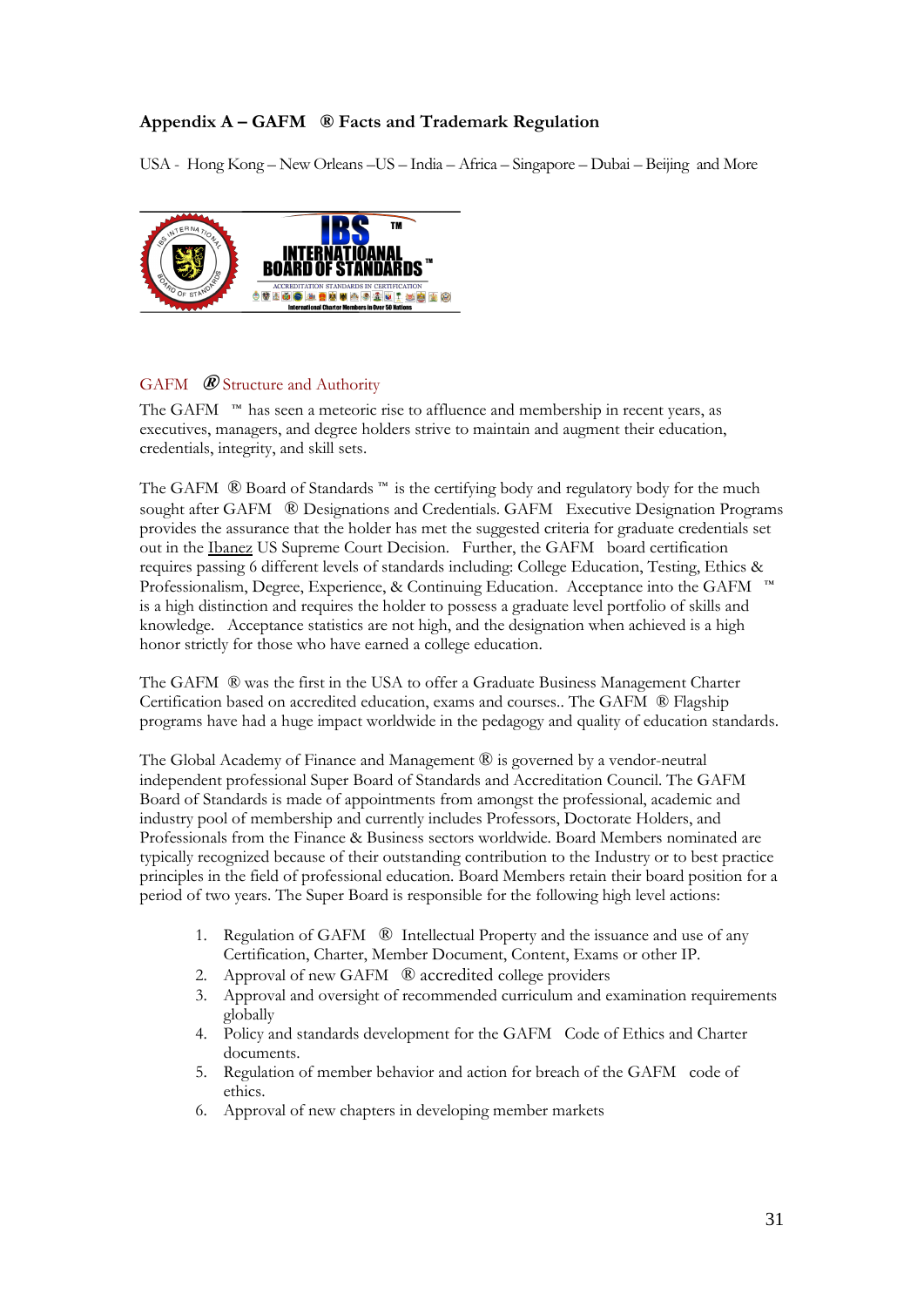# <span id="page-31-0"></span>**Appendix B – GAFM ® - Mission and Regulation**

### <span id="page-31-1"></span>GAFM **®** Mission Statement

GAFM 's mission is to serve its global membership and stakeholders as a world leader in educating and reinforcing the international knowledge of executives and potential leadership of institutions. GAFM mandates consent to high standards of professional conduct & ethics, and GAFM activities are International in nature and scope.

### **GAFM** ® **Certification Board Mission Statement**

- To Continue to Be a World Class Certifying Body and Board of Standards
- To promote high standards as a Global Accreditation Council
- Assist in the professional, executive training, and social development of management professionals interested in investments, PM planning, corporate finance, estate planning, asset management, risk management, taxation, international business, and market analysis. This includes the perspectives of economics, political-legal environmental issues; NGOs; and private enterprises.
- Promote and protect the integrity of the GAFM Membership, Training, and Designations both nationally and internationally.
- Provide a structure for interaction between members and the professional community, business executives, government officials, and related academic professionals.
- Enhance employment opportunities for GAFM Members at all levels via networking, training, and outreach.
- To continue to grow internationally with specialized on-site executive training available at select accredited colleges and training centers.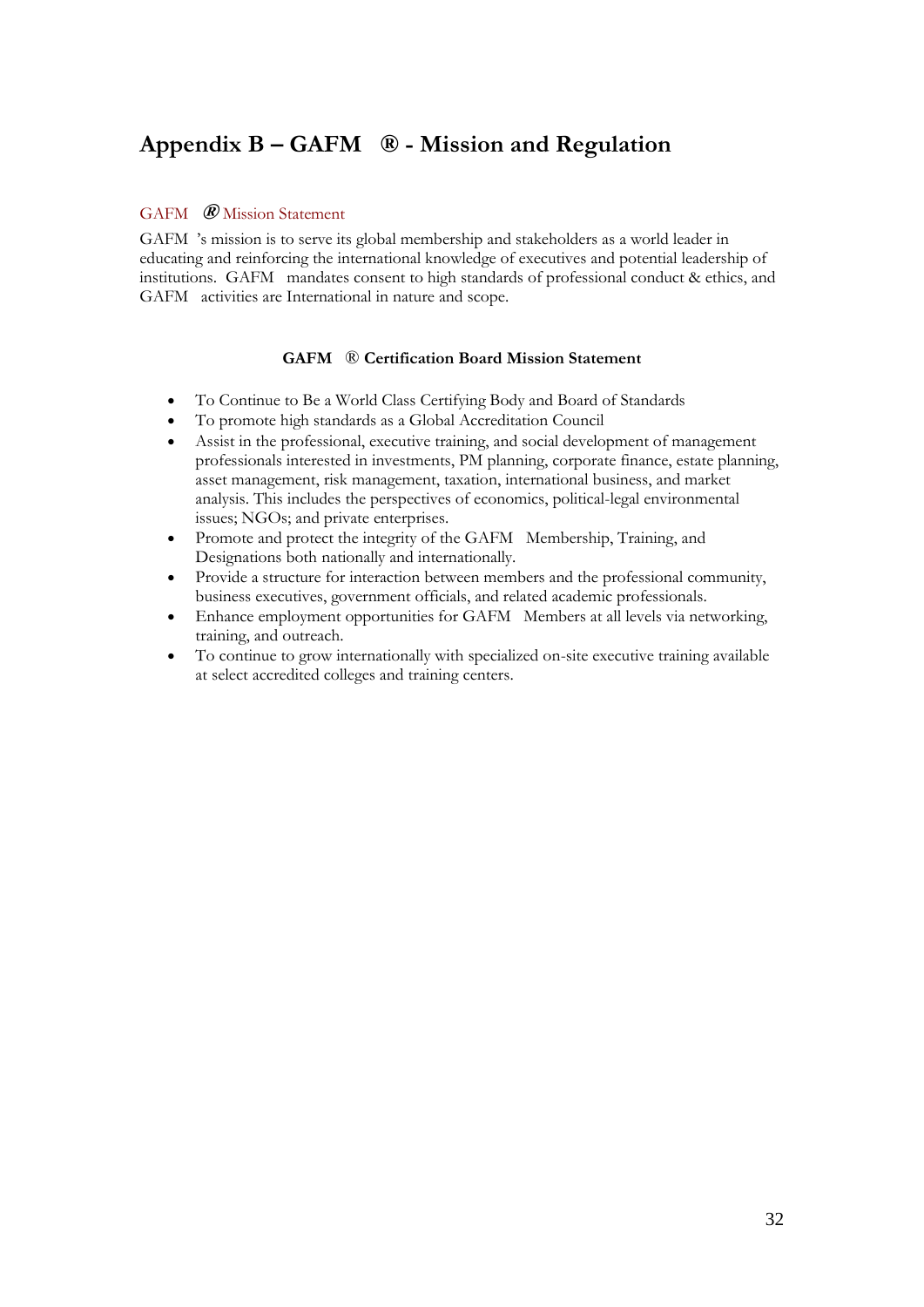# <span id="page-32-0"></span>Appendix C–GAFM ® Terminal Course Objectives

GAFM ® approves and sponsors a multitude courses in many countries around the world. Each course has a recommended curriculum or topic coverage. Although our topic coverage or TCO Terminal Course Objectives contain major areas of focus, the individual course provider has the flexibility to localize and tailor a certification course to meet the local laws, regulations, or even the local industry needs.

As an example, GAFM ® recognizes several educational providers and their existing training programs. Thus, and organization that already has a high-quality set of courses in areas such as: Plan Management, Plan Risk, Quality Control, Agile Communications, Human Resources, E-Business and more.

Our committee of professors and industry experts review each course for quality. GAFM also reserves the right to review and approve copies of course promotions, course notes, course exams and hand-outs.

# <span id="page-32-1"></span>Appendix D–GAFM ® Courses & Ethics and Professionalism

All GAFM ® courses are expected to contain a segment on ethics and professionalism. Ethics and Professionalism varies due to government laws of each country. However, GAFM Certified Trainers and experts should be able to teach on the varying laws and regulations on the issues of: Integrity, Conflicts of Interest, Self Dealing, Confidentiality, Privacy, Securities Regulations and related statutes and codes.

### <span id="page-32-2"></span>Appendix E–GAFM ® Level 2 Accreditation Standards –Quality Assurance

### **Standards for Professional Designations and Board Certifications in the United States**

**IBS Recognizes over 1000 of the top accredited business schools programs in the world such as the** [ACBSP](http://acbsp.org/) **,** [AACSB](http://aacsb.edu/) **ABA and EFMD**

### **A Guide to IBS's Certification Quality Standards**

Professional Designations in the United States and Internationally have a long history of standards. Legal cases such as the IBANEZ decision of the Supreme Court imply that bone fide "board certifications" or "professional designation" criteria includes: 1) Accredited Education, 2) Assessment, 3) Degree 4) Continuing Education and 5) Ethics/Professionalism 6) Experience.

IBS recognizes and demands level 2 accredited program exams and courses administered by US Business Schools. Further, IBS recognizes and demands ABA doctorate level education.

### **Types of Certifications and Accreditation Standards - Level II is the Highest**

1.) Certification requiring Level 2 Accredited education and exams. This is the highest form of educational requirements. This education is generally preferred for CPA licensure and for certifications from organizations such as the International Board of Standards Level 2 means that both the college or university is accredited AND the business school is also separately accredited by a government recognized body. The ACBSP, AACSB or EQUIS are examples of level 2 accreditation while education from an ABA American Bar Association education would also be level 2.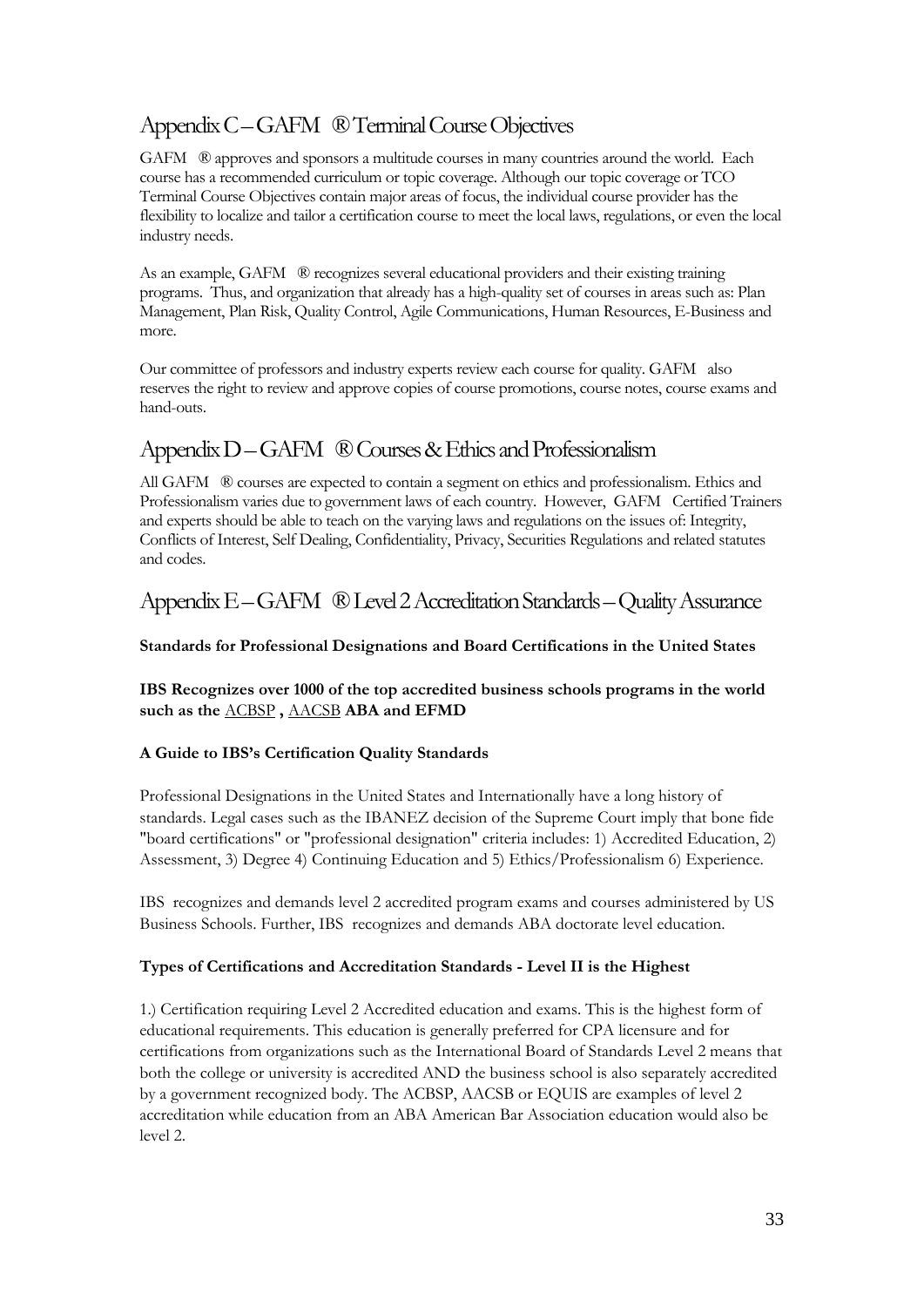2.) Charters or Certification requiring a college diploma and exams. This is a high standard but does not require Level 2 Accreditation Degree. Thus, the degree may be from a good school offshore but it may not be accredited by a recognized organization. Certifications in this category focus on giving only exams as a path to achieving a "non government recognized professional designation" or becoming chartered with a credential as a financial analyst.

3.) Credential requiring only exam. This standard is strong but does not require a degree historically but rather a test only. Examples are a plan management designation or a typical financial planner designation or credential.

\* ABA American Bar Association Statement on Juris Doctor Education and Degrees. - Law School Education - The J.D. Degree - Ph.D. Degree Equivalency Statement by ABA.

WHEREAS, the acquisition of a Doctor of Jurisprudence degree requires from 84 to 90 semester hours of post baccalaureate study and the Doctor of Philosophy degree usually requires 60 semester hours of post baccalaureate study along with the writing of a dissertation, the two degrees shall be considered as equivalent degrees for educational employment purposes; THEREFORE, BE IT RESOLVED, that all appropriate persons be requested to eliminate any policy, or practice, existing within their jurisdiction which disparages legal education or promotes discriminatory employment practices against J.D. degree-holders who hold academic appointment in education institutions. Ref: <http://apps.americanbar.org/legaled/accreditation/Council%20Statements.pdf>

\* Note: A degree, MBA, MSc, or credential based on a Level 2 education is more widely accepted globally than qualifications or degrees that do not maintain "Level 2" Status. Further, course credits are more easily transferable with reciprocity from Level 2 business schools and institutions that are double accredited.

\*Most State and Sovereign Governments worldwide prefer Level II Accreditation for the purposes of business school standards, top MBA programs, or becoming a CPA or Chartered Accountant. Further, Government recognized Bar Accredited Education is required for a legal education and licenses. Level 2 accreditation – the business school. In a Level 2 accreditation, the college or university and the business school are separately accredited, but the accounting program is not separately accredited. This level applies to a business school that is accredited by an organization recognized by the Council of Higher Education Accreditation (CHEA) as a specialized or professional accrediting organization, such as the [AACSB](http://www.aafm.us/aacsblist.html) or the Association of Collegiate Business Schools and Programs [\(ACBSP\)](http://www.aafm.us/acbsplist.html).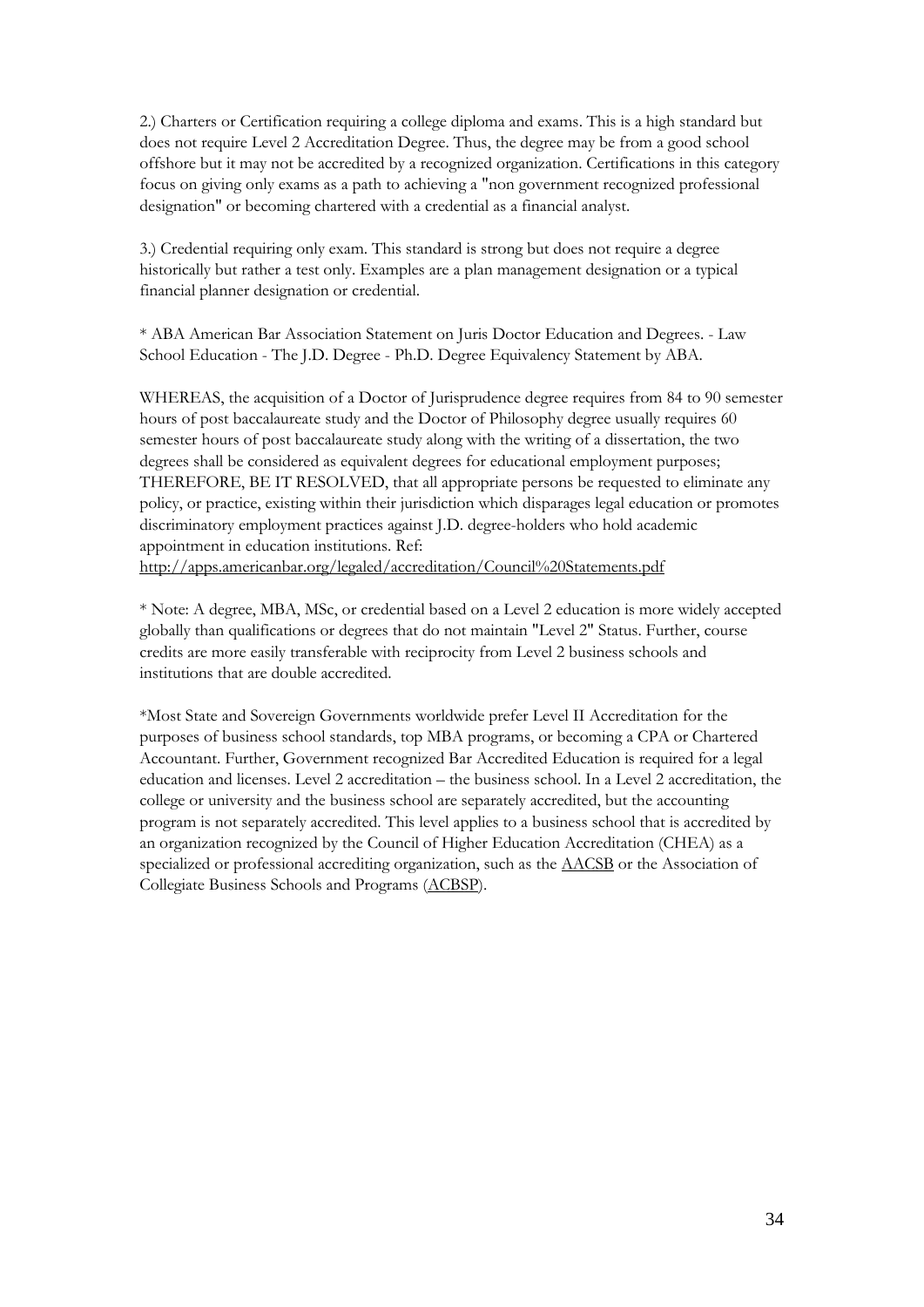### <span id="page-34-0"></span>Appendix F–GAFM ® Board of Standards & Legal Contact Information

**GAFM** ® **USA North America** Attn: George Mentz, JD, MBA, CWM® GAFM ® General Counsel - Attorney at Law (LA-EDLA) Suite 293, 1670-F East Cheyenne Mtn. Blvd, Colorado Springs, CO 80906 Tel: 504-495-1748 Fax: 419-828-4923 Email: [info@internationalboardofstandards.com](mailto:info@internationalboardofstandards.com)

### **GAFM** ® **WEB RESOURCES**

 $\overline{\phantom{a}}$  , where  $\overline{\phantom{a}}$ 

(Board of Standards USA) [www.GAFM.us](http://www.gafm.us/) www.GAFM .eu (International Board of Standards headquarters website)

### <span id="page-34-1"></span>Appendix G–GAFM ® Alliances and Cooperation



Global Accreditation Programs and Worldwide Recognition in Diplomatic Agreements and International Outreach and Volunteerism.

- $\triangleright$  The IBS GAFM  $\circledR$  works again this year with the Department of Labor USA. **CO REMEDIANCE**
- GAFM Board also has consulted to assist United Nations and World Bank
- IBS GAFM Included in the websites of: Department of Labor, Plan Authority Reference Guides, About PM Guides
- $\triangleright$  GAFM  $\otimes$  Offering Programs Internationally and 1st in the world to have Certification Programs with a USA **Accredited Law School** and Post Graduate Program
- IBS GAFM ® Recognized in Diplomatic Agreement with the **Arab Academy** which is owned by the League of Arab States
- IBS GAFM ® The first to be recognized by the **India** Institute of Finance and the President of India's offices.
- GAFM ® Recognized by the ACCE **African Economists Association**.
- Board of Standards Professional Development Recognized by **Chinese Government** Ministry of Human Resources.
- Accreditation Council for Business Schools and their 1000 + Accredited business schools recognize the GAFM ® Certifications.

All Rights Reserved 1996-2014 All applicants or members make a good faith legal presentation and declaration of credentials, licenses, degrees and experience which is covered by the Digital Signature Act and International Treaties. All designation holders are subject to their own laws of their respective jurisdictions and can only use our designations positively in conjunction with local , state, provincial, and federal laws. If anyone reports false or fraudulent information, we can simply report this fraud or misrepresentation to the relevant legal authorities and place a BAN on our website for the individual who has falsified any application. You comprehend that we do not offer any degree or diploma from the USA, but we do offer professional designations to those who have met the accredited education and training and experience requirements. You understand that the GAFM effectively recognizes and accredits over 560 double accredited business schools globally. You agree that you have read the terms and disclaimers and other requirements publicly listed on the GAFM USA websites.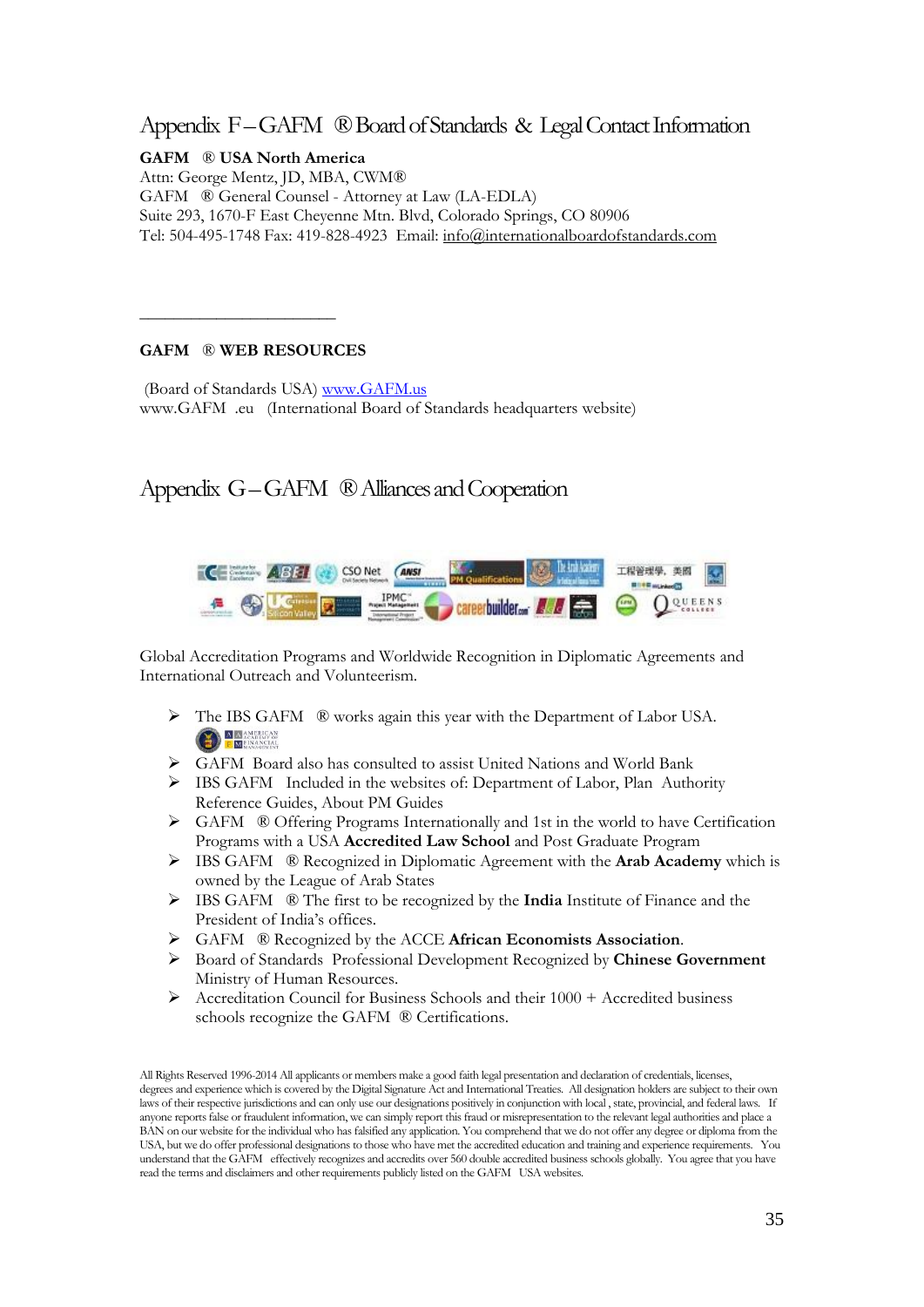### Appendix H –IBS GAFM ® Standards and Certification Requirements

**The International Board of Standards - CBA Certified Business Accreditation Commission is listed disclosed and registered civil society member with United Nations Department of Economic and Social Affairs and The Department of Education USA Registry while being disclosed and transparent as the worlds first Graduate Professional Certification-Accreditation Body that focuses on Accredited Program Exams and Education which is backed by the government. \*We are the first to require accredited business school exams and courses for CBA Certified Business Accreditation.**

**Global Graduate Educational Standards - Professional Quality Standards -The IBS Board's Graduate Board of Management only recognizes the best in education and Business Credentials which meet the IBS 5700 Global Standards Below**

| Professional Designations - Accreditation<br>Standards                                                                                                                                                                                                                                         | Various Management Designations Recognized - Competency<br><b>Assurance Required</b>                                                                                                                                                                                                                                                                                                            |
|------------------------------------------------------------------------------------------------------------------------------------------------------------------------------------------------------------------------------------------------------------------------------------------------|-------------------------------------------------------------------------------------------------------------------------------------------------------------------------------------------------------------------------------------------------------------------------------------------------------------------------------------------------------------------------------------------------|
| Prerequisites/Experience Required                                                                                                                                                                                                                                                              | Candidate must have a specific number of years experience in<br>business, management, relevant industry roles, professor or<br>researcher.                                                                                                                                                                                                                                                      |
| Educational Requirements - 6 Graduate<br>Requirements                                                                                                                                                                                                                                          | Eligible candidates must successfully complete at least one of the<br>following:                                                                                                                                                                                                                                                                                                                |
| Accredited Government Recognized Degree -<br>Experience<br>Exams from Accredited Program<br>Experience<br><b>Ethics Agreement</b><br><b>Continuing Education</b><br>College students should apply and enroll<br>in accredited institutions with<br>"Professional Certification in their Plans" | Accredited College degree with concentration (18<br>hours) relevant to the designation the candidate is<br>seeking. AACSB, ACBSP, ABA or Board/Academy<br>approved accredited degree. Or EQUIS EFMD<br>Completion of an approved & sanctioned<br>$\bullet$<br>Graduate Course such as the TJSL online Law<br>School www.llmprogram.org which is delivered from<br>an ABA Accredited Law School. |
| <b>Examination Type</b>                                                                                                                                                                                                                                                                        | Varies according to graduate course/courses above                                                                                                                                                                                                                                                                                                                                               |
| Continuing Education/Experience<br>Requirements                                                                                                                                                                                                                                                | 15 hours per year                                                                                                                                                                                                                                                                                                                                                                               |
| <b>Complaint Process</b>                                                                                                                                                                                                                                                                       | Online with the IBS Board                                                                                                                                                                                                                                                                                                                                                                       |
| <b>Disciplinary Process</b>                                                                                                                                                                                                                                                                    | Online as per the IBS Board                                                                                                                                                                                                                                                                                                                                                                     |
| <b>Check Professional's Status Online</b>                                                                                                                                                                                                                                                      | Click Verification of Member Online                                                                                                                                                                                                                                                                                                                                                             |
| Accreditation                                                                                                                                                                                                                                                                                  | Credential Accreditation and Registration is offered from the IBS to<br>graduates of over 1000 government recognized and accredited<br>institutions worldwide such as ACBSP.                                                                                                                                                                                                                    |